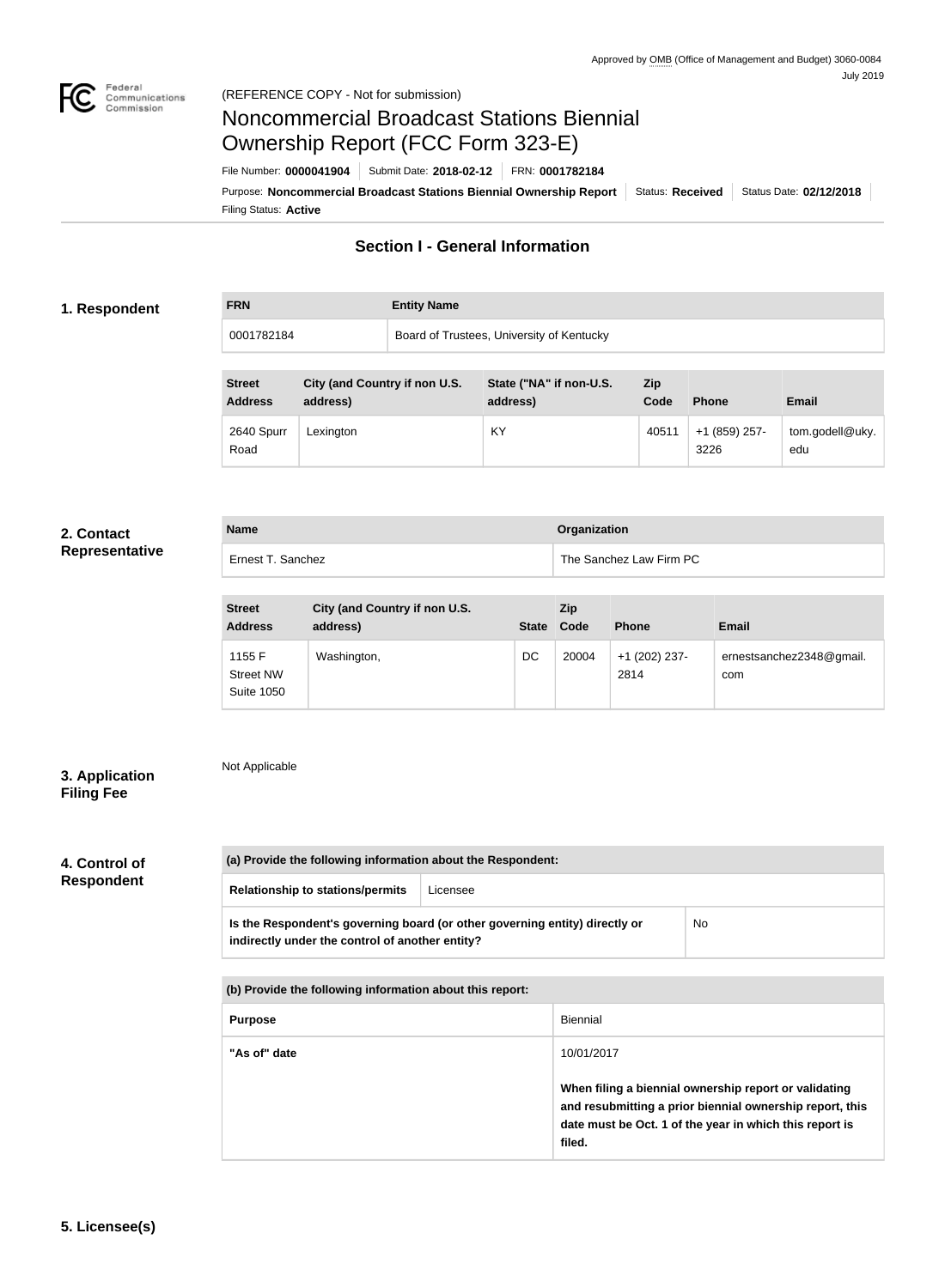### **Respondent is filing this report to cover the following Licensee(s) and station(s):**

| <b>Licensee/Permittee Name</b>            | <b>FRN</b>       |                  |              |                |
|-------------------------------------------|------------------|------------------|--------------|----------------|
| Board of Trustees, University of Kentucky | 0001782184       |                  |              |                |
|                                           |                  |                  |              |                |
| Fac. ID No.                               | <b>Call Sign</b> | <b>City</b>      | <b>State</b> | <b>Service</b> |
| 4303                                      | <b>WUKY</b>      | <b>LEXINGTON</b> | KY           | FM             |

# **Section II – Biennial Ownership Information**

# **1. 47 C.F.R. Section 73.3613 Documents**

Licensee Respondents that hold authorizations for one or more full power television, AM, and/or FM stations should list all contracts and other instruments set forth in 47 C.F.R. Section 73.3613(a) through (c) for the facility or facilities listed on this report. If the agreement is a network affiliation agreement, check the appropriate box. Otherwise, select "Other." Non-Licensee Respondents should select "Not Applicable" in response to this question.

| Document Information                            |                                       |  |  |
|-------------------------------------------------|---------------------------------------|--|--|
| Description of contract or instrument           | NPR Affiliation Program Agreement     |  |  |
| Parties to contract or instrument               | <b>WUKY and National Public Radio</b> |  |  |
| Date of execution                               | 10/2017                               |  |  |
| Date of expiration                              | 09/2018                               |  |  |
| <b>Agreement type</b><br>(check all that apply) | Network Affiliation Agreement         |  |  |

| Document Information                            |                                                                                     |  |  |
|-------------------------------------------------|-------------------------------------------------------------------------------------|--|--|
| Description of contract or instrument           | University of Kentucky Governing Regulations                                        |  |  |
| Parties to contract or instrument               | University of Kentucky and Commonwealth of Kentucky                                 |  |  |
| Date of execution                               | 04/2008                                                                             |  |  |
| Date of expiration                              | No expiration date                                                                  |  |  |
| <b>Agreement type</b><br>(check all that apply) | Other<br><b>Agreement Type: Governing regulations for state-owned</b><br>university |  |  |

| <b>Document Information</b>                     |                                                                                 |  |  |
|-------------------------------------------------|---------------------------------------------------------------------------------|--|--|
| Description of contract or instrument           | Amendment to Governing Regulations                                              |  |  |
| Parties to contract or instrument               | University of Kentucky and Commonwealth of Kentucky                             |  |  |
| Date of execution                               | 05/2011                                                                         |  |  |
| Date of expiration                              | No expiration date                                                              |  |  |
| <b>Agreement type</b><br>(check all that apply) | Other<br><b>Agreement Type:</b> Governing regulations for a State<br>University |  |  |

# **2. Ownership Interests**

**(a)** Ownership Interests. This Question requires Respondents to enter detailed information about ownership interests by generating a series of subforms. Answer each question on each subform. The first subform listing should be for the Respondent itself. If the Respondent is not a natural person, also list each of the officers, members of the governing board (or other governing entity), stockholders, and any other persons or entities with a direct attributable interest in the Respondent pursuant to the standards set forth in 47 C.F.R. Section 73.3555. (A "direct" interest is one that is not held through any intervening companies or entities.) List each interest holder with a direct attributable interest in the Respondent separately.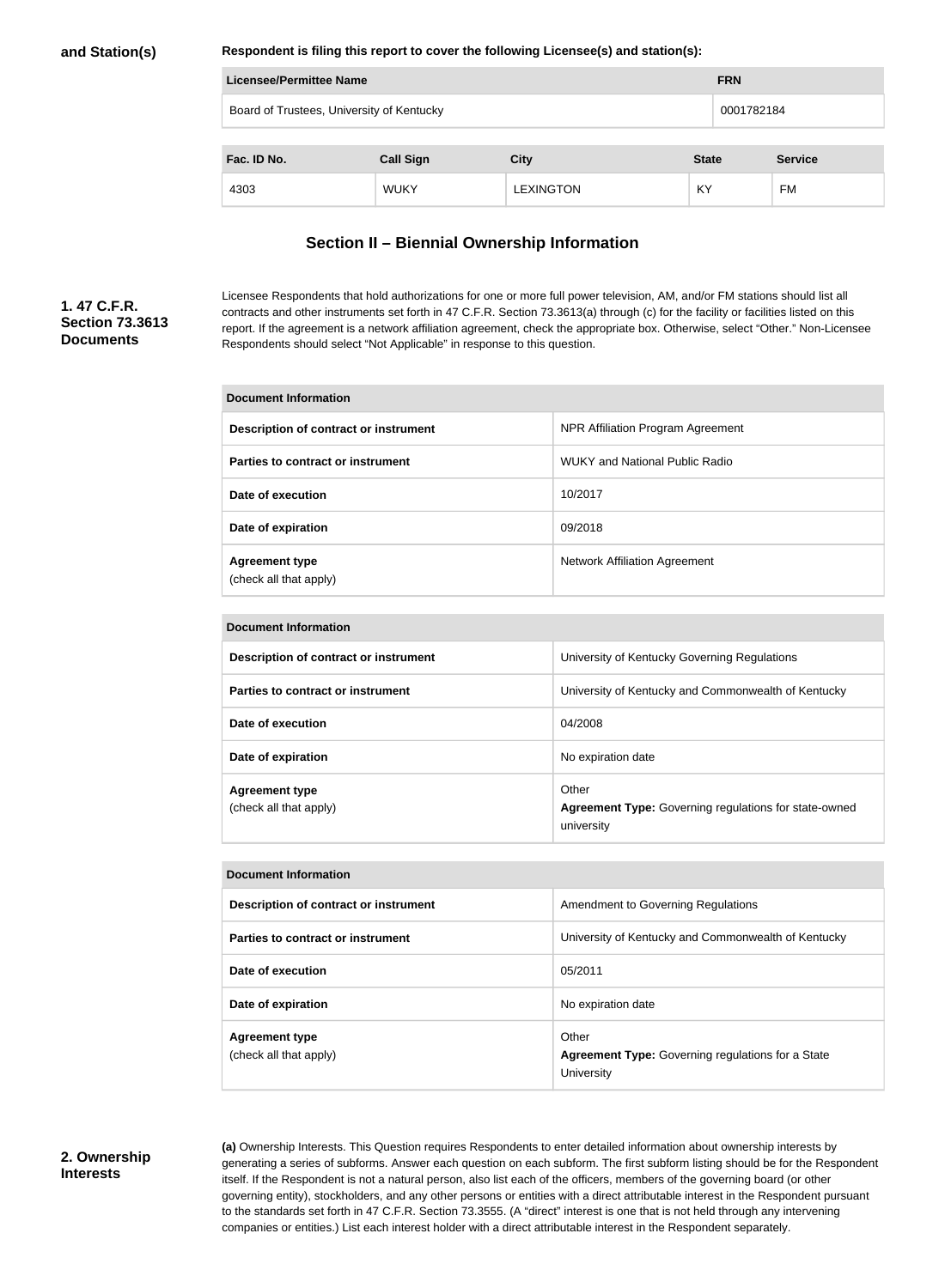Leave the percentage of total assets (Equity Debt Plus) field blank for an interest holder unless that interest holder has an attributable interest in the Respondent solely on the basis of the Commission's Equity Debt Plus attribution standard, 47 C.F.R. Section 73.3555, Note 2(i).

In the case of vertical or indirect ownership structures, list only those interests in the Respondent that also represent an attributable interest in the Licensee(s) for which the report is being submitted.

Entities that are part of an organizational structure that includes holding companies or other forms of indirect ownership must file separate ownership reports. In such a structure do not report, or file a separate report for, any interest holder that does not have an attributable interest in the Licensee(s) for which the report is being submitted.

Please see the Instructions for further detail concerning interests that must be reported in response to this question.

The Respondent must provide an FCC Registration Number for each interest holder reported in response to this question. Please see the Instructions for detailed information and guidance concerning this requirement.

| <b>Ownership Information</b>                                                                                                      |                                                         |                      |  |  |
|-----------------------------------------------------------------------------------------------------------------------------------|---------------------------------------------------------|----------------------|--|--|
| <b>FRN</b>                                                                                                                        | 0001782184                                              |                      |  |  |
| <b>Entity Name</b>                                                                                                                | Board of Trustees, University of Kentucky               |                      |  |  |
| <b>Address</b>                                                                                                                    | PO Box                                                  |                      |  |  |
|                                                                                                                                   | <b>Street 1</b>                                         | 2640 Spurr Road      |  |  |
|                                                                                                                                   | <b>Street 2</b>                                         |                      |  |  |
|                                                                                                                                   | <b>City</b>                                             | Lexington            |  |  |
|                                                                                                                                   | State ("NA" if non-U.S.<br>address)                     | <b>KY</b>            |  |  |
|                                                                                                                                   | <b>Zip/Postal Code</b>                                  | 40511                |  |  |
|                                                                                                                                   | Country (if non-U.S.<br>address)                        | <b>United States</b> |  |  |
| <b>Listing Type</b>                                                                                                               | Respondent                                              |                      |  |  |
| <b>Positional Interests</b><br>(check all that apply)                                                                             | Respondent                                              |                      |  |  |
| <b>Tribal Nation or Tribal</b><br><b>Entity</b>                                                                                   | Interest holder is not a Tribal nation or Tribal entity |                      |  |  |
| <b>Interest Percentages</b>                                                                                                       | Voting                                                  | 0.0%                 |  |  |
| (enter percentage values<br>from 0.0 to 100.0)                                                                                    | <b>Equity</b>                                           | 0.0%                 |  |  |
|                                                                                                                                   | <b>Total assets (Equity Debt</b><br>Plus)               | 0.0%                 |  |  |
| Does interest holder have an attributable interest in one or more broadcast stations<br>Yes<br>that do not appear on this report? |                                                         |                      |  |  |

| <b>FRN</b>     | 9990120744      |                 |  |
|----------------|-----------------|-----------------|--|
| <b>Name</b>    | David V. Hawpe  |                 |  |
| <b>Address</b> | PO Box          |                 |  |
|                | <b>Street 1</b> | 2640 Spurr Road |  |
|                | <b>Street 2</b> |                 |  |
|                | <b>City</b>     | Lexington       |  |
|                |                 |                 |  |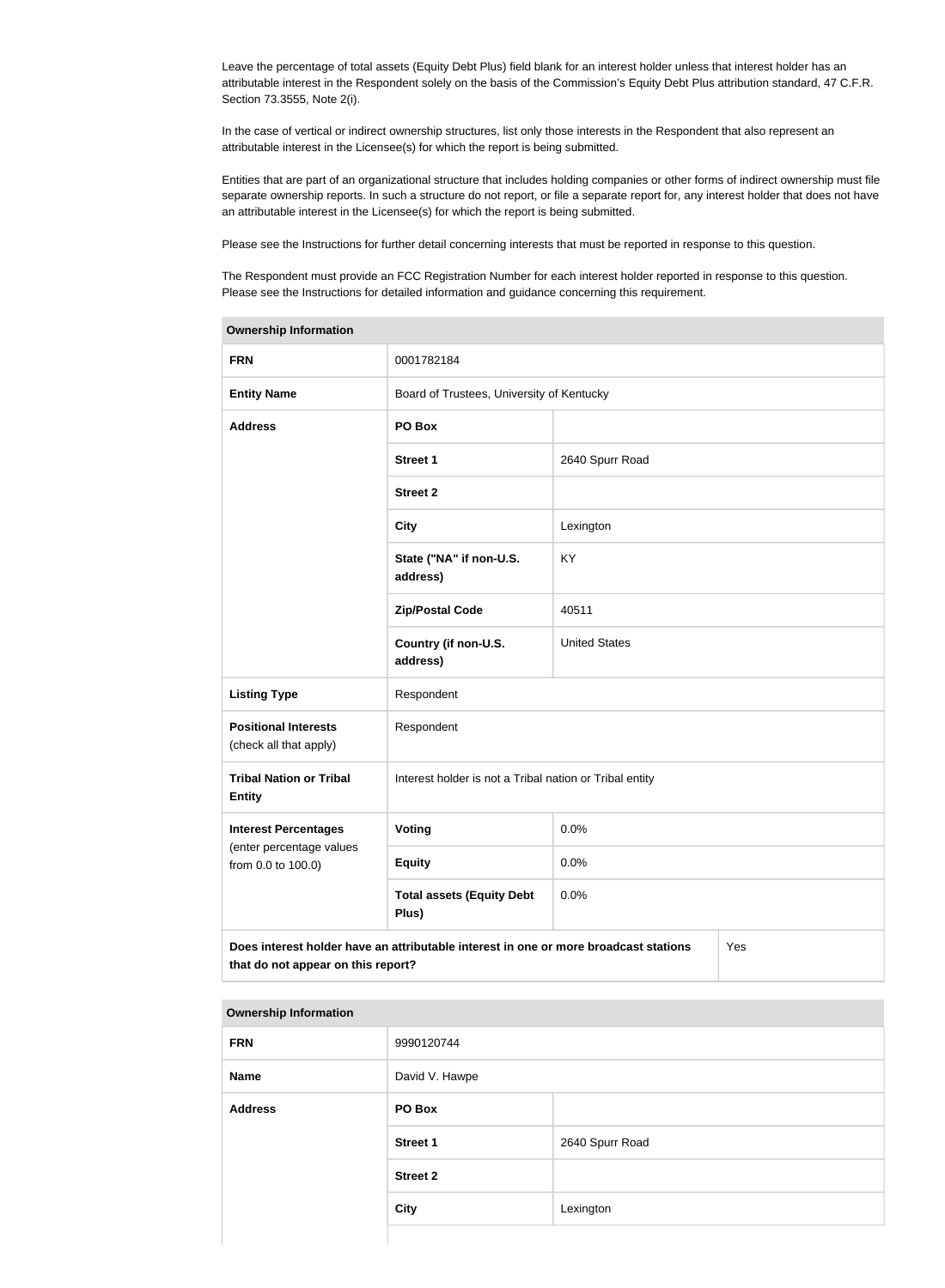|                                                           | State ("NA" if non-U.S.<br>address)                                                                                               | <b>KY</b>              |  |  |
|-----------------------------------------------------------|-----------------------------------------------------------------------------------------------------------------------------------|------------------------|--|--|
|                                                           | <b>Zip/Postal Code</b>                                                                                                            | 40511                  |  |  |
|                                                           | Country (if non-U.S.<br>address)                                                                                                  | <b>United States</b>   |  |  |
| <b>Listing Type</b>                                       | Other Interest Holder                                                                                                             |                        |  |  |
| <b>Positional Interests</b><br>(check all that apply)     | Member of Governing Board (or other governing entity)                                                                             |                        |  |  |
| <b>Principal Profession or</b><br><b>Occupation</b>       | Retired journalist                                                                                                                |                        |  |  |
| By Whom Appointed or<br><b>Elected</b>                    | Kentucky Governor                                                                                                                 |                        |  |  |
| Citizenship, Gender,                                      | <b>Citizenship</b>                                                                                                                | <b>US</b>              |  |  |
| <b>Ethnicity, and Race</b><br><b>Information (Natural</b> | <b>Gender</b>                                                                                                                     | Male                   |  |  |
| Persons Only)                                             | <b>Ethnicity</b>                                                                                                                  | Not Hispanic or Latino |  |  |
|                                                           | Race                                                                                                                              | White                  |  |  |
| <b>Interest Percentages</b>                               | <b>Voting</b>                                                                                                                     | 5.0%                   |  |  |
| (enter percentage values<br>from 0.0 to 100.0)            | <b>Equity</b>                                                                                                                     | 0.0%                   |  |  |
|                                                           | <b>Total assets (Equity Debt</b><br>Plus)                                                                                         | 0.0%                   |  |  |
|                                                           | Does interest holder have an attributable interest in one or more broadcast stations<br>Yes<br>that do not appear on this report? |                        |  |  |

**Ownership Information FRN** 9990120594 **Name** Eli Capilouto **Address PO Box Street 1** Administration Building **Street 2** 410 Administration Drive **City** Lexington **State ("NA" if non-U.S. address)** KY **Zip/Postal Code** 40506-0032 **Country (if non-U.S. address)** United States **Listing Type Communist Communist Property** Other Interest Holder **Positional Interests** (check all that apply) **Officer Principal Profession or Occupation** President of University of Kentucky **By Whom Appointed or Elected** Board of Trustees of University of Kentucky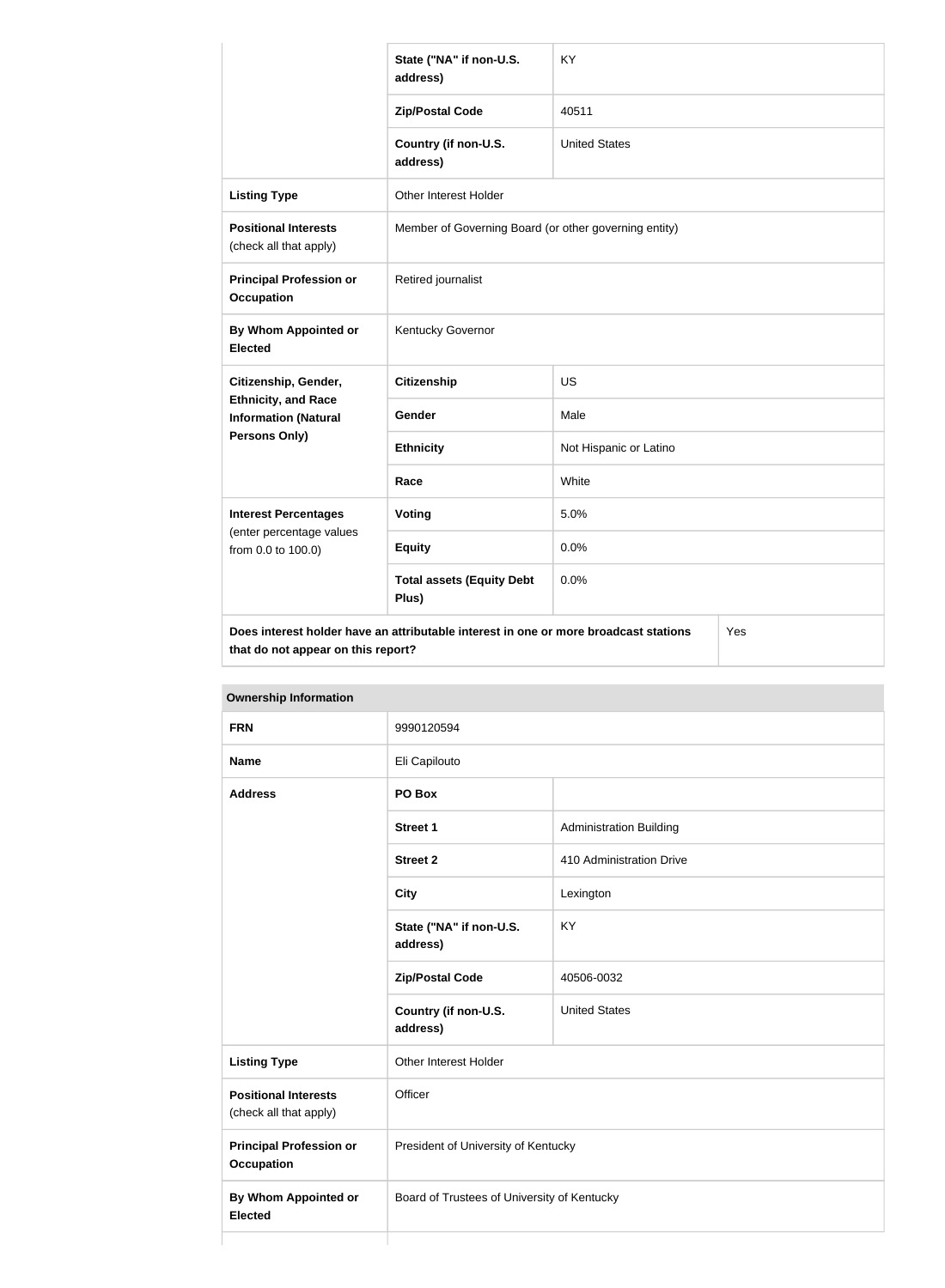| Citizenship, Gender,<br><b>Ethnicity, and Race</b><br><b>Information (Natural</b><br><b>Persons Only)</b> | <b>Citizenship</b>                        | <b>US</b>              |     |
|-----------------------------------------------------------------------------------------------------------|-------------------------------------------|------------------------|-----|
|                                                                                                           | Gender                                    | Male                   |     |
|                                                                                                           | <b>Ethnicity</b>                          | Not Hispanic or Latino |     |
|                                                                                                           | Race                                      | White                  |     |
| <b>Interest Percentages</b><br>(enter percentage values<br>from 0.0 to 100.0)                             | Voting                                    | $0.0\%$                |     |
|                                                                                                           | <b>Equity</b>                             | $0.0\%$                |     |
|                                                                                                           | <b>Total assets (Equity Debt</b><br>Plus) | 0.0%                   |     |
| Does interest holder have an attributable interest in one or more broadcast stations                      |                                           |                        | Yes |

| <b>FRN</b>                                                                                                                        | 9990120587                                            |                        |  |
|-----------------------------------------------------------------------------------------------------------------------------------|-------------------------------------------------------|------------------------|--|
| <b>Name</b>                                                                                                                       | Claude A Berry                                        |                        |  |
| <b>Address</b>                                                                                                                    | PO Box                                                |                        |  |
|                                                                                                                                   | <b>Street 1</b>                                       | 2640 Spurr Road        |  |
|                                                                                                                                   | <b>Street 2</b>                                       |                        |  |
|                                                                                                                                   | <b>City</b>                                           | Lexington              |  |
|                                                                                                                                   | State ("NA" if non-U.S.<br>address)                   | KY                     |  |
|                                                                                                                                   | <b>Zip/Postal Code</b>                                | 40511                  |  |
|                                                                                                                                   | Country (if non-U.S.<br>address)                      | <b>United States</b>   |  |
| <b>Listing Type</b>                                                                                                               | Other Interest Holder                                 |                        |  |
| <b>Positional Interests</b><br>(check all that apply)                                                                             | Member of Governing Board (or other governing entity) |                        |  |
| <b>Principal Profession or</b><br><b>Occupation</b>                                                                               | Construction                                          |                        |  |
| By Whom Appointed or<br><b>Elected</b>                                                                                            | Kentucky Governor                                     |                        |  |
| Citizenship, Gender,                                                                                                              | <b>Citizenship</b>                                    | US                     |  |
| <b>Ethnicity, and Race</b><br><b>Information (Natural</b>                                                                         | Gender                                                | Male                   |  |
| <b>Persons Only)</b>                                                                                                              | <b>Ethnicity</b>                                      | Not Hispanic or Latino |  |
|                                                                                                                                   | Race                                                  | White                  |  |
| <b>Interest Percentages</b><br>(enter percentage values<br>from 0.0 to 100.0)                                                     | Voting                                                | 5.0%                   |  |
|                                                                                                                                   | <b>Equity</b>                                         | 0.0%                   |  |
|                                                                                                                                   | <b>Total assets (Equity Debt</b><br>Plus)             | 0.0%                   |  |
| Does interest holder have an attributable interest in one or more broadcast stations<br>Yes<br>that do not appear on this report? |                                                       |                        |  |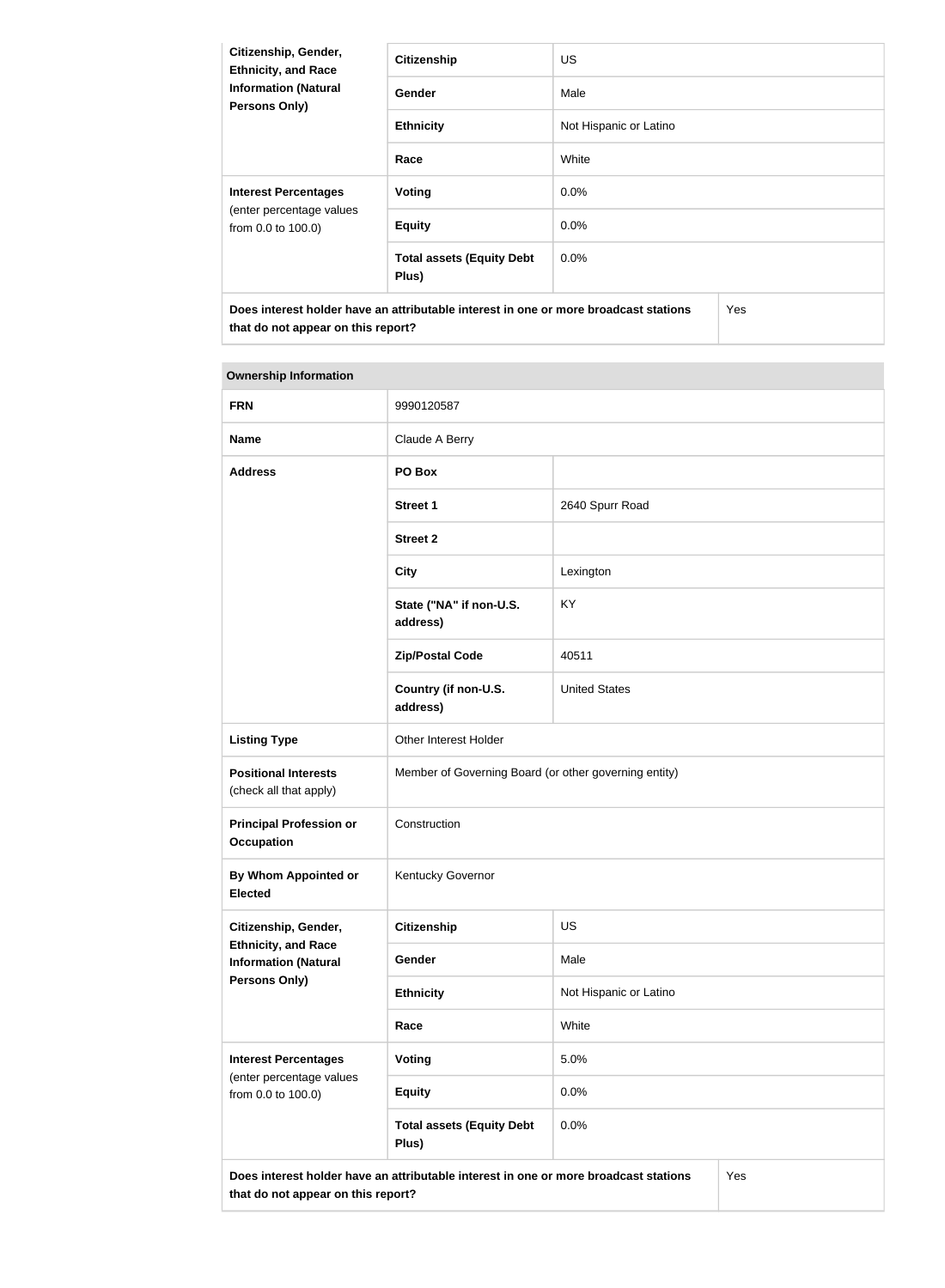| <b>Ownership Information</b>                                                                                                      |                                                       |                        |  |
|-----------------------------------------------------------------------------------------------------------------------------------|-------------------------------------------------------|------------------------|--|
| <b>FRN</b>                                                                                                                        | 9990120596                                            |                        |  |
| <b>Name</b>                                                                                                                       | Michael Christian                                     |                        |  |
| <b>Address</b>                                                                                                                    | PO Box                                                |                        |  |
|                                                                                                                                   | <b>Street 1</b>                                       | 2640 Spurr Road        |  |
|                                                                                                                                   | <b>Street 2</b>                                       |                        |  |
|                                                                                                                                   | <b>City</b>                                           | Lexington              |  |
|                                                                                                                                   | State ("NA" if non-U.S.<br>address)                   | KY                     |  |
|                                                                                                                                   | <b>Zip/Postal Code</b>                                | 40511                  |  |
|                                                                                                                                   | Country (if non-U.S.<br>address)                      | <b>United States</b>   |  |
| <b>Listing Type</b>                                                                                                               | Other Interest Holder                                 |                        |  |
| <b>Positional Interests</b><br>(check all that apply)                                                                             | Member of Governing Board (or other governing entity) |                        |  |
| <b>Principal Profession or</b><br><b>Occupation</b>                                                                               | Dentist                                               |                        |  |
| <b>By Whom Appointed or</b><br><b>Elected</b>                                                                                     | Kentucky Governor                                     |                        |  |
| Citizenship, Gender,                                                                                                              | <b>Citizenship</b>                                    | <b>US</b>              |  |
| <b>Ethnicity, and Race</b><br><b>Information (Natural</b>                                                                         | Gender                                                | Male                   |  |
| Persons Only)                                                                                                                     | <b>Ethnicity</b>                                      | Not Hispanic or Latino |  |
|                                                                                                                                   | Race                                                  | White                  |  |
| <b>Interest Percentages</b><br>(enter percentage values<br>from 0.0 to 100.0)                                                     | <b>Voting</b>                                         | 5.0%                   |  |
|                                                                                                                                   | <b>Equity</b>                                         | 0.0%                   |  |
|                                                                                                                                   | <b>Total assets (Equity Debt</b><br>Plus)             | 0.0%                   |  |
| Does interest holder have an attributable interest in one or more broadcast stations<br>Yes<br>that do not appear on this report? |                                                       |                        |  |

| <b>FRN</b>     | 9990120757                          |                 |  |
|----------------|-------------------------------------|-----------------|--|
| <b>Name</b>    | C. Frank Shoop                      |                 |  |
| <b>Address</b> | PO Box                              |                 |  |
|                | <b>Street 1</b>                     | 2640 Spurr Road |  |
|                | <b>Street 2</b>                     |                 |  |
|                | <b>City</b>                         | Lexington       |  |
|                | State ("NA" if non-U.S.<br>address) | KY              |  |
|                | <b>Zip/Postal Code</b>              | 40511           |  |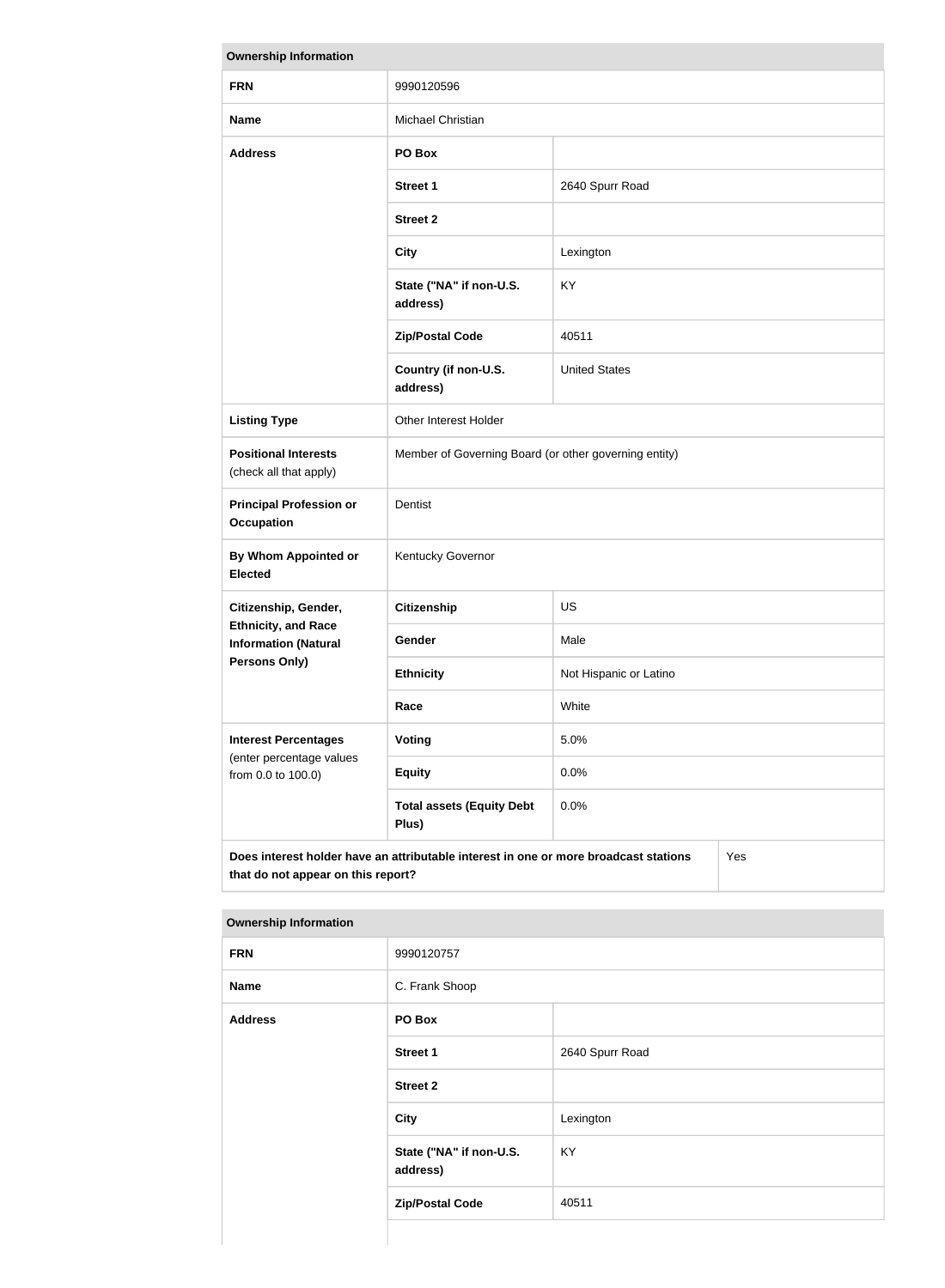|                                                                                                           | Country (if non-U.S.<br>address)                      | <b>United States</b>   |  |
|-----------------------------------------------------------------------------------------------------------|-------------------------------------------------------|------------------------|--|
| <b>Listing Type</b>                                                                                       | Other Interest Holder                                 |                        |  |
| <b>Positional Interests</b><br>(check all that apply)                                                     | Member of Governing Board (or other governing entity) |                        |  |
| <b>Principal Profession or</b><br><b>Occupation</b>                                                       | Automobile dealer                                     |                        |  |
| By Whom Appointed or<br><b>Elected</b>                                                                    | Kentucky Governor                                     |                        |  |
| Citizenship, Gender,<br><b>Ethnicity, and Race</b><br><b>Information (Natural</b><br><b>Persons Only)</b> | <b>Citizenship</b>                                    | <b>US</b>              |  |
|                                                                                                           | Gender                                                | Male                   |  |
|                                                                                                           | <b>Ethnicity</b>                                      | Not Hispanic or Latino |  |
|                                                                                                           | Race                                                  | White                  |  |
| <b>Interest Percentages</b>                                                                               | <b>Voting</b>                                         | 5.0%                   |  |
| (enter percentage values<br>from 0.0 to 100.0)                                                            | <b>Equity</b>                                         | 0.0%                   |  |
|                                                                                                           | <b>Total assets (Equity Debt</b><br>Plus)             | 0.0%                   |  |
| Does interest holder have an attributable interest in one or more broadcast stations<br>Yes               |                                                       |                        |  |

**that do not appear on this report?**

Yes

| <b>FRN</b>                                                                 | 9990120589                                            |                      |
|----------------------------------------------------------------------------|-------------------------------------------------------|----------------------|
| <b>Name</b>                                                                | Lee X. Blonder                                        |                      |
| <b>Address</b>                                                             | PO Box                                                |                      |
|                                                                            | <b>Street 1</b>                                       | 2640 Spurr Road      |
|                                                                            | <b>Street 2</b>                                       |                      |
|                                                                            | <b>City</b>                                           | Lexington            |
|                                                                            | State ("NA" if non-U.S.<br>address)                   | KY                   |
|                                                                            | <b>Zip/Postal Code</b>                                | 40511                |
|                                                                            | Country (if non-U.S.<br>address)                      | <b>United States</b> |
| <b>Listing Type</b>                                                        | Other Interest Holder                                 |                      |
| <b>Positional Interests</b><br>(check all that apply)                      | Member of Governing Board (or other governing entity) |                      |
| <b>Principal Profession or</b><br><b>Occupation</b>                        | Professor at University of Kentucky                   |                      |
| <b>By Whom Appointed or</b><br><b>Elected</b>                              | Kentucky Governor                                     |                      |
| Citizenship, Gender,                                                       | Citizenship                                           | US                   |
| <b>Ethnicity, and Race</b><br><b>Information (Natural</b><br>Persons Only) | Gender                                                | Female               |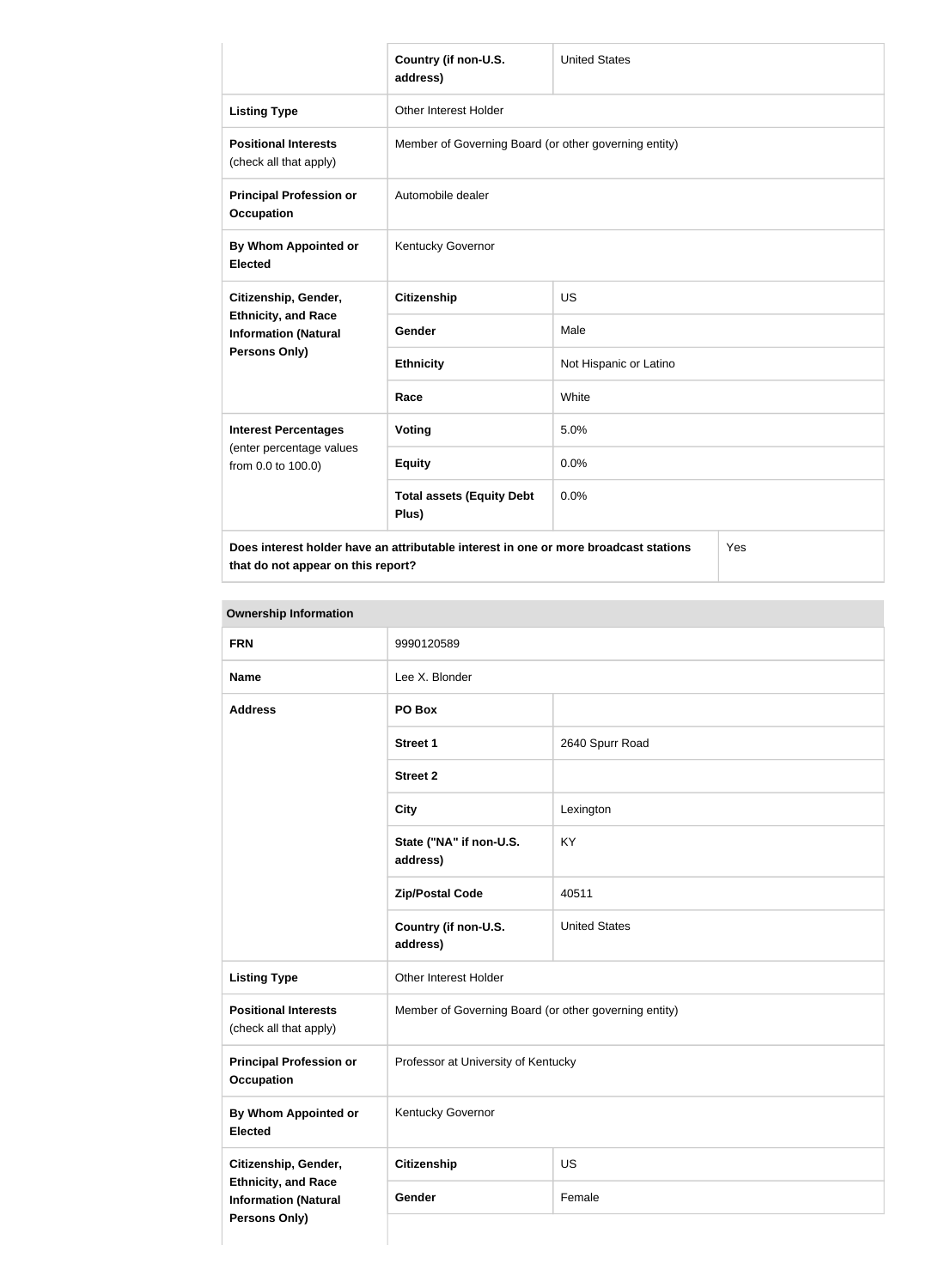|                                                                                                                            | <b>Ethnicity</b>                          | Not Hispanic or Latino |     |
|----------------------------------------------------------------------------------------------------------------------------|-------------------------------------------|------------------------|-----|
|                                                                                                                            | Race                                      | White                  |     |
| <b>Interest Percentages</b><br>(enter percentage values<br>from 0.0 to 100.0)                                              | Voting                                    | 5.0%                   |     |
|                                                                                                                            | <b>Equity</b>                             | $0.0\%$                |     |
|                                                                                                                            | <b>Total assets (Equity Debt</b><br>Plus) | $0.0\%$                |     |
| Does interest holder have an attributable interest in one or more broadcast stations<br>that do not appear on this report? |                                           |                        | Yes |

| <b>FRN</b>                                                | 9990120578                                                                           |                        |     |
|-----------------------------------------------------------|--------------------------------------------------------------------------------------|------------------------|-----|
| <b>Name</b>                                               | <b>Edward Britt Brockman</b>                                                         |                        |     |
| <b>Address</b>                                            | PO Box                                                                               |                        |     |
|                                                           | <b>Street 1</b>                                                                      | 2640 Spurr Road        |     |
|                                                           | <b>Street 2</b>                                                                      |                        |     |
|                                                           | <b>City</b>                                                                          | Lexington              |     |
|                                                           | State ("NA" if non-U.S.<br>address)                                                  | KY                     |     |
|                                                           | <b>Zip/Postal Code</b>                                                               | 40511                  |     |
|                                                           | Country (if non-U.S.<br>address)                                                     | <b>United States</b>   |     |
| <b>Listing Type</b>                                       | Other Interest Holder                                                                |                        |     |
| <b>Positional Interests</b><br>(check all that apply)     | Officer, Member of Governing Board (or other governing entity)                       |                        |     |
| <b>Principal Profession or</b><br><b>Occupation</b>       | Managing partner, John-Kenyon American Eye Institute                                 |                        |     |
| By Whom Appointed or<br><b>Elected</b>                    | Kentucky Governor                                                                    |                        |     |
| Citizenship, Gender,                                      | Citizenship                                                                          | US                     |     |
| <b>Ethnicity, and Race</b><br><b>Information (Natural</b> | Gender                                                                               | Male                   |     |
| Persons Only)                                             | <b>Ethnicity</b>                                                                     | Not Hispanic or Latino |     |
|                                                           | Race                                                                                 | White                  |     |
| <b>Interest Percentages</b>                               | <b>Voting</b>                                                                        | 5.0%                   |     |
| (enter percentage values<br>from 0.0 to 100.0)            | <b>Equity</b>                                                                        | 0.0%                   |     |
|                                                           | <b>Total assets (Equity Debt</b><br>Plus)                                            | 0.0%                   |     |
| that do not appear on this report?                        | Does interest holder have an attributable interest in one or more broadcast stations |                        | Yes |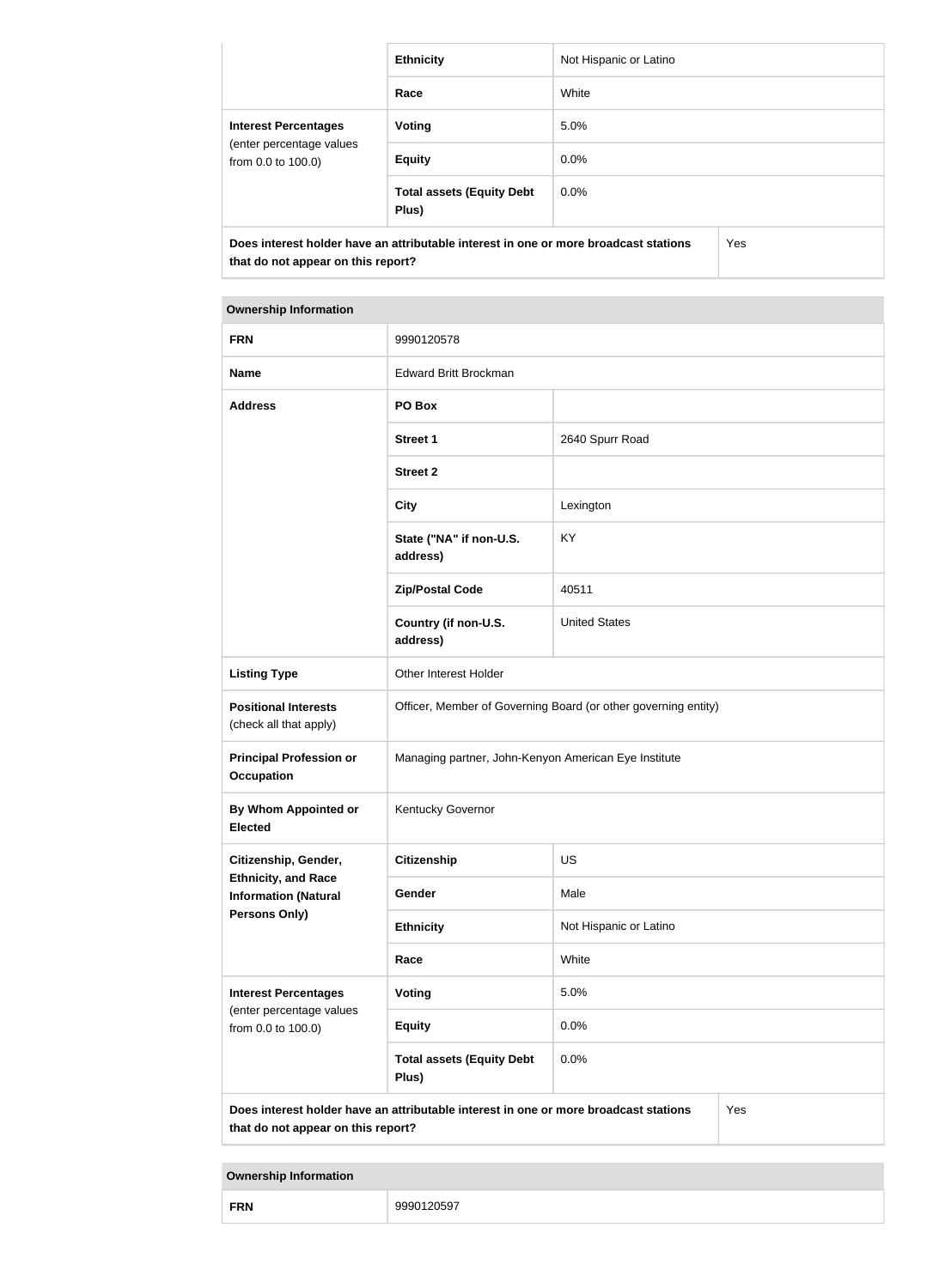| <b>Name</b>                                                                                                                       | Angela Edwards                                        |                                  |  |
|-----------------------------------------------------------------------------------------------------------------------------------|-------------------------------------------------------|----------------------------------|--|
| <b>Address</b>                                                                                                                    | PO Box                                                |                                  |  |
|                                                                                                                                   | <b>Street 1</b>                                       | 2640 Spurr Road                  |  |
|                                                                                                                                   | <b>Street 2</b>                                       |                                  |  |
|                                                                                                                                   | <b>City</b>                                           | Lexington                        |  |
|                                                                                                                                   | State ("NA" if non-U.S.<br>address)                   | <b>KY</b>                        |  |
|                                                                                                                                   | <b>Zip/Postal Code</b>                                | 40511                            |  |
|                                                                                                                                   | Country (if non-U.S.<br>address)                      | <b>United States</b>             |  |
| <b>Listing Type</b>                                                                                                               | Other Interest Holder                                 |                                  |  |
| <b>Positional Interests</b><br>(check all that apply)                                                                             | Member of Governing Board (or other governing entity) |                                  |  |
| <b>Principal Profession or</b><br><b>Occupation</b>                                                                               | Attorney                                              |                                  |  |
| By Whom Appointed or<br><b>Elected</b>                                                                                            | Kentucky Governor                                     |                                  |  |
| Citizenship, Gender,                                                                                                              | <b>Citizenship</b>                                    | <b>US</b>                        |  |
| <b>Ethnicity, and Race</b><br><b>Information (Natural</b>                                                                         | Gender                                                | Female                           |  |
| <b>Persons Only)</b>                                                                                                              | <b>Ethnicity</b>                                      | Not Hispanic or Latino           |  |
|                                                                                                                                   | Race                                                  | <b>Black or African American</b> |  |
| <b>Interest Percentages</b>                                                                                                       | <b>Voting</b>                                         | 5.0%                             |  |
| (enter percentage values<br>from 0.0 to 100.0)                                                                                    | <b>Equity</b>                                         | 0.0%                             |  |
|                                                                                                                                   | <b>Total assets (Equity Debt</b><br>Plus)             | 0.0%                             |  |
| Does interest holder have an attributable interest in one or more broadcast stations<br>Yes<br>that do not appear on this report? |                                                       |                                  |  |

| <b>Ownership Information</b> |                                     |                      |
|------------------------------|-------------------------------------|----------------------|
| <b>FRN</b>                   | 9990120581                          |                      |
| <b>Name</b>                  | Mark P. Bryant                      |                      |
| <b>Address</b>               | PO Box                              |                      |
|                              | <b>Street 1</b>                     | 2640 Spurr Road      |
|                              | <b>Street 2</b>                     |                      |
|                              | <b>City</b>                         | Lexington            |
|                              | State ("NA" if non-U.S.<br>address) | <b>KY</b>            |
|                              | <b>Zip/Postal Code</b>              | 40511                |
|                              | Country (if non-U.S.<br>address)    | <b>United States</b> |
| <b>Listing Type</b>          | Other Interest Holder               |                      |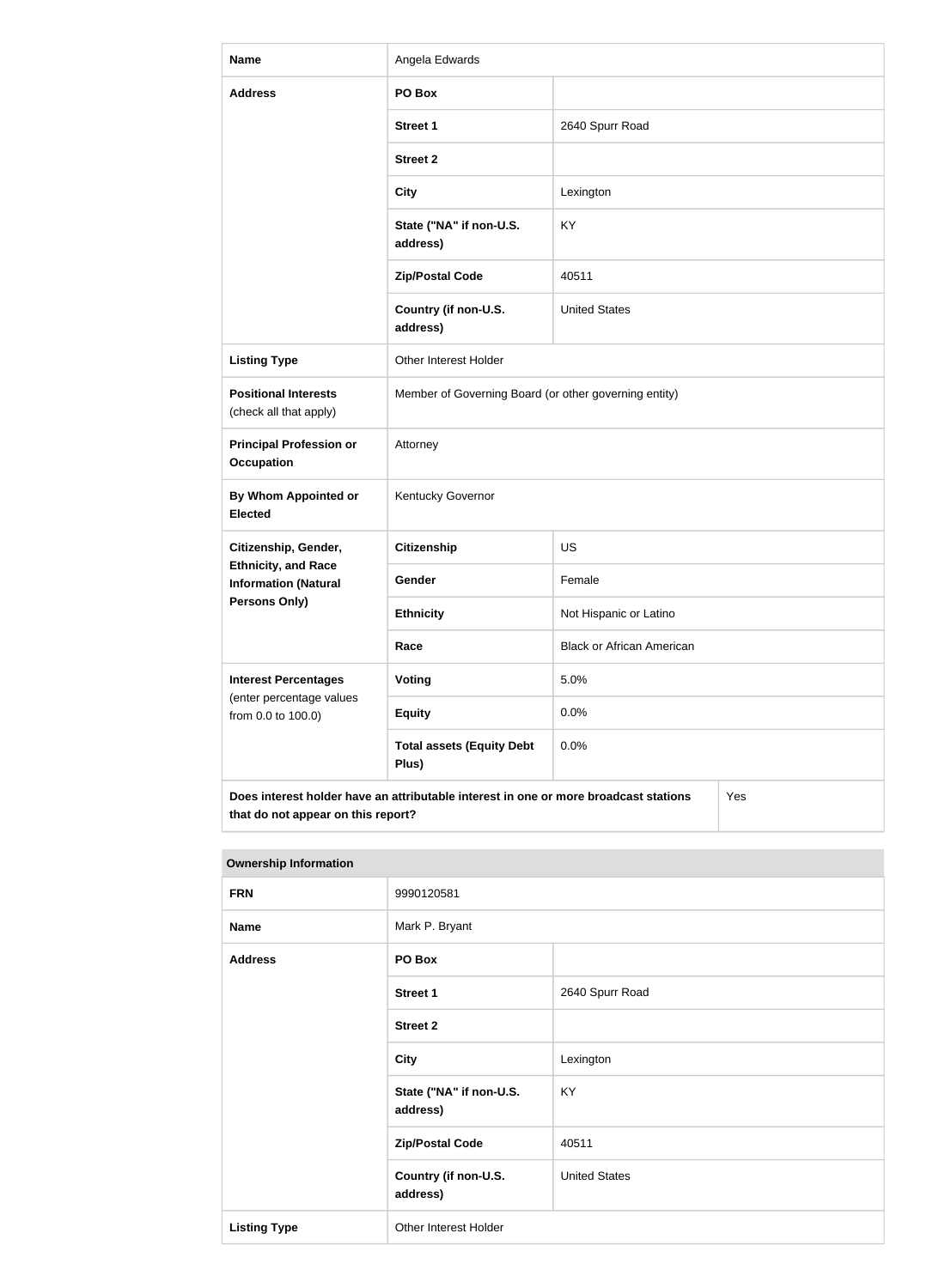| <b>Positional Interests</b><br>(check all that apply)                                                              | Officer, Member of Governing Board (or other governing entity) |                        |
|--------------------------------------------------------------------------------------------------------------------|----------------------------------------------------------------|------------------------|
| <b>Principal Profession or</b><br><b>Occupation</b>                                                                | Attorney, Bryant Law Center                                    |                        |
| By Whom Appointed or<br><b>Elected</b>                                                                             | Kentucky Governor                                              |                        |
| Citizenship, Gender,                                                                                               | <b>Citizenship</b>                                             | <b>US</b>              |
| <b>Ethnicity, and Race</b><br><b>Information (Natural</b>                                                          | Gender                                                         | Male                   |
| <b>Persons Only)</b>                                                                                               | <b>Ethnicity</b>                                               | Not Hispanic or Latino |
|                                                                                                                    | Race                                                           | White                  |
| <b>Interest Percentages</b>                                                                                        | <b>Voting</b>                                                  | 5.0%                   |
| (enter percentage values<br>from 0.0 to 100.0)                                                                     | <b>Equity</b>                                                  | 0.0%                   |
|                                                                                                                    | <b>Total assets (Equity Debt</b><br>Plus)                      | 0.0%                   |
| $\mathcal{L}_{\mathbf{a}}$<br>Dees interest kelder keus en stuikutekle interest in ens er mers kreedsest stetiens. |                                                                |                        |

**Does interest holder have an attributable interest in one or more broadcast stations that do not appear on this report?**

Yes

| <b>FRN</b>                                                                        | 9990120593                                            |                        |
|-----------------------------------------------------------------------------------|-------------------------------------------------------|------------------------|
| <b>Name</b>                                                                       | James H. Booth                                        |                        |
| <b>Address</b>                                                                    | PO Box                                                |                        |
|                                                                                   | <b>Street 1</b>                                       | 2640 Spurr Road        |
|                                                                                   | <b>Street 2</b>                                       |                        |
|                                                                                   | <b>City</b>                                           | Lexington              |
|                                                                                   | State ("NA" if non-U.S.<br>address)                   | KY                     |
|                                                                                   | <b>Zip/Postal Code</b>                                | 40511                  |
|                                                                                   | Country (if non-U.S.<br>address)                      | <b>United States</b>   |
| <b>Listing Type</b>                                                               | Other Interest Holder                                 |                        |
| <b>Positional Interests</b><br>(check all that apply)                             | Member of Governing Board (or other governing entity) |                        |
| <b>Principal Profession or</b><br><b>Occupation</b>                               | Coal mine owner                                       |                        |
| By Whom Appointed or<br><b>Elected</b>                                            | Kentucky Governor                                     |                        |
| Citizenship, Gender,                                                              | Citizenship                                           | US                     |
| <b>Ethnicity, and Race</b><br><b>Information (Natural</b><br><b>Persons Only)</b> | Gender                                                | Male                   |
|                                                                                   | <b>Ethnicity</b>                                      | Not Hispanic or Latino |
|                                                                                   | Race                                                  | White                  |
| <b>Interest Percentages</b>                                                       | Voting                                                | 5.0%                   |
| (enter percentage values                                                          |                                                       |                        |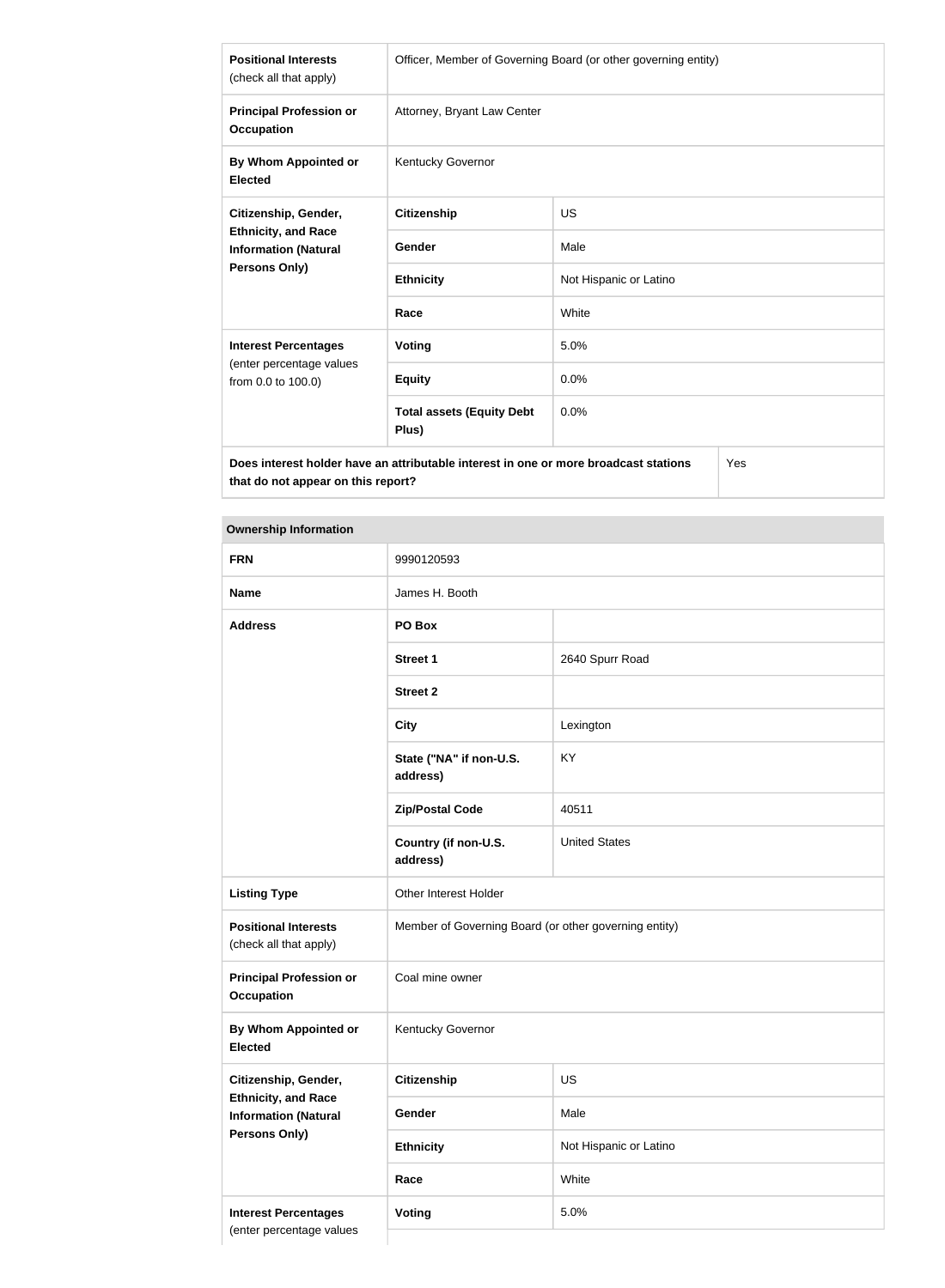| from 0.0 to 100.0)                                                                          | <b>Equity</b>                             | $0.0\%$ |  |
|---------------------------------------------------------------------------------------------|-------------------------------------------|---------|--|
|                                                                                             | <b>Total assets (Equity Debt</b><br>Plus) | $0.0\%$ |  |
| Does interest holder have an attributable interest in one or more broadcast stations<br>Yes |                                           |         |  |

| Does interest holder have an attributable interest in one or more broadcast stations |
|--------------------------------------------------------------------------------------|
| that do not appear on this report?                                                   |

| <b>Ownership Information</b>                                                                                                      |                                                       |                        |  |
|-----------------------------------------------------------------------------------------------------------------------------------|-------------------------------------------------------|------------------------|--|
| <b>FRN</b>                                                                                                                        | 9990120585                                            |                        |  |
| <b>Name</b>                                                                                                                       | Jennifer Y. Barber                                    |                        |  |
| <b>Address</b>                                                                                                                    | PO Box                                                |                        |  |
|                                                                                                                                   | <b>Street 1</b>                                       | 2640 Spurr Road        |  |
|                                                                                                                                   | <b>Street 2</b>                                       |                        |  |
|                                                                                                                                   | <b>City</b>                                           | Lexington              |  |
|                                                                                                                                   | State ("NA" if non-U.S.<br>address)                   | KY                     |  |
|                                                                                                                                   | <b>Zip/Postal Code</b>                                | 40511                  |  |
|                                                                                                                                   | Country (if non-U.S.<br>address)                      | <b>United States</b>   |  |
| <b>Listing Type</b>                                                                                                               | Other Interest Holder                                 |                        |  |
| <b>Positional Interests</b><br>(check all that apply)                                                                             | Member of Governing Board (or other governing entity) |                        |  |
| <b>Principal Profession or</b><br><b>Occupation</b>                                                                               | Attorney                                              |                        |  |
| By Whom Appointed or<br><b>Elected</b>                                                                                            | Kentucky Governor                                     |                        |  |
| Citizenship, Gender,                                                                                                              | <b>Citizenship</b>                                    | <b>US</b>              |  |
| <b>Ethnicity, and Race</b><br><b>Information (Natural</b>                                                                         | Gender                                                | Female                 |  |
| <b>Persons Only)</b>                                                                                                              | <b>Ethnicity</b>                                      | Not Hispanic or Latino |  |
|                                                                                                                                   | Race                                                  | Asian                  |  |
| <b>Interest Percentages</b><br>(enter percentage values<br>from 0.0 to 100.0)                                                     | Voting                                                | 5.0%                   |  |
|                                                                                                                                   | <b>Equity</b>                                         | 0.0%                   |  |
|                                                                                                                                   | <b>Total assets (Equity Debt</b><br>Plus)             | 0.0%                   |  |
| Does interest holder have an attributable interest in one or more broadcast stations<br>Yes<br>that do not appear on this report? |                                                       |                        |  |

| <b>Ownership Information</b> |                  |                 |
|------------------------------|------------------|-----------------|
| <b>FRN</b>                   | 9990120762       |                 |
| <b>Name</b>                  | Barbara S. Young |                 |
| <b>Address</b>               | PO Box           |                 |
|                              | <b>Street 1</b>  | 2640 Spurr Road |
|                              |                  |                 |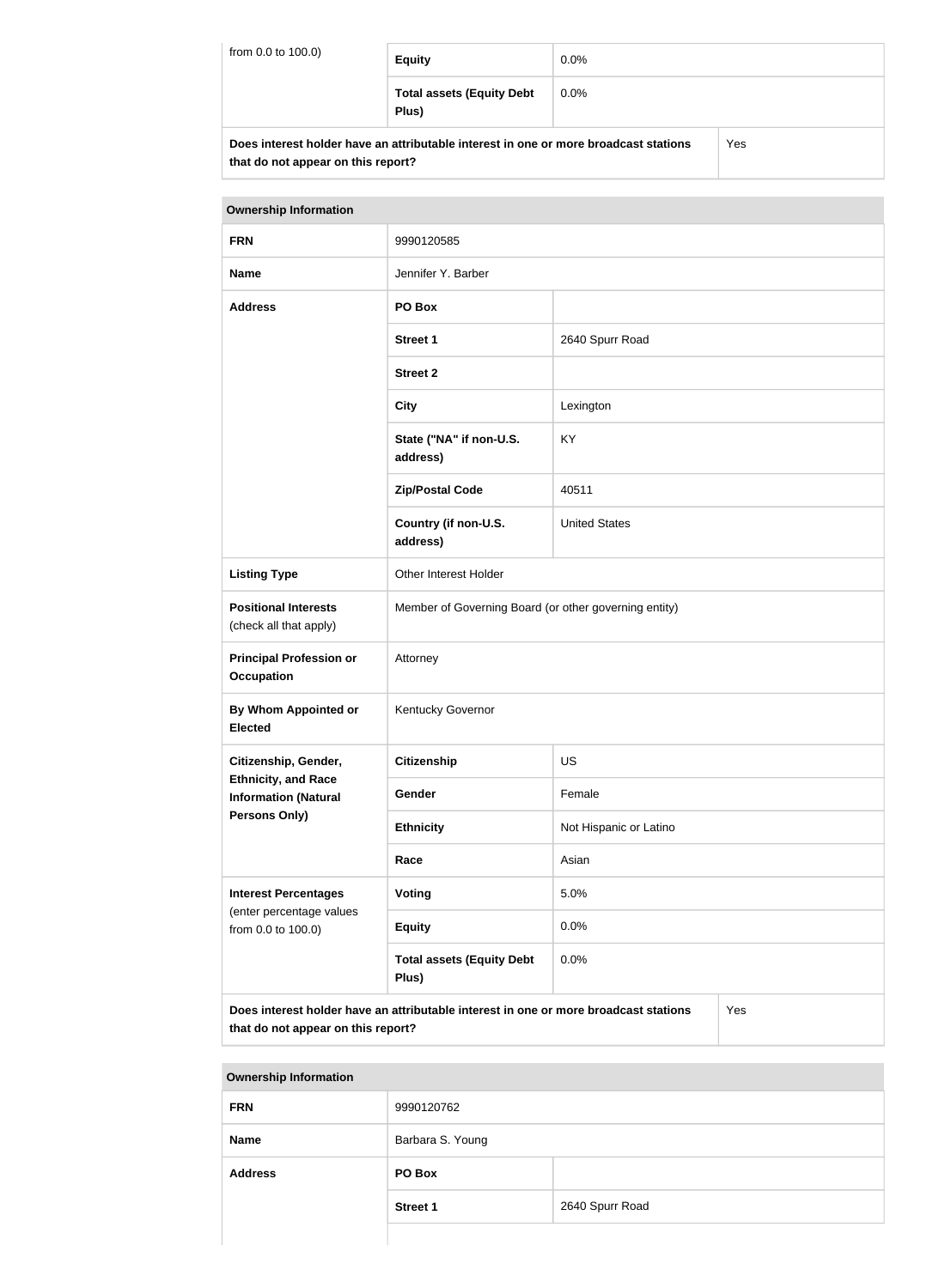|                                                                                                                                   | <b>Street 2</b>                                       |                        |  |
|-----------------------------------------------------------------------------------------------------------------------------------|-------------------------------------------------------|------------------------|--|
|                                                                                                                                   | <b>City</b>                                           | Lexington              |  |
|                                                                                                                                   | State ("NA" if non-U.S.<br>address)                   | KY.                    |  |
|                                                                                                                                   | <b>Zip/Postal Code</b>                                | 40511                  |  |
|                                                                                                                                   | Country (if non-U.S.<br>address)                      | <b>United States</b>   |  |
| <b>Listing Type</b>                                                                                                               | Other Interest Holder                                 |                        |  |
| <b>Positional Interests</b><br>(check all that apply)                                                                             | Member of Governing Board (or other governing entity) |                        |  |
| <b>Principal Profession or</b><br><b>Occupation</b>                                                                               | Retired                                               |                        |  |
| By Whom Appointed or<br><b>Elected</b>                                                                                            | Kentucky Governor                                     |                        |  |
| Citizenship, Gender,                                                                                                              | <b>Citizenship</b>                                    | <b>US</b>              |  |
| <b>Ethnicity, and Race</b><br><b>Information (Natural</b>                                                                         | Gender                                                | Female                 |  |
| Persons Only)                                                                                                                     | <b>Ethnicity</b>                                      | Not Hispanic or Latino |  |
|                                                                                                                                   | Race                                                  | White                  |  |
| <b>Interest Percentages</b>                                                                                                       | Voting                                                | 5.0%                   |  |
| (enter percentage values<br>from 0.0 to 100.0)                                                                                    | <b>Equity</b>                                         | 0.0%                   |  |
|                                                                                                                                   | <b>Total assets (Equity Debt</b><br>Plus)             | 0.0%                   |  |
| Does interest holder have an attributable interest in one or more broadcast stations<br>Yes<br>that do not appear on this report? |                                                       |                        |  |

| <b>FRN</b>                                            | 9990120602                                            |                      |
|-------------------------------------------------------|-------------------------------------------------------|----------------------|
| <b>Name</b>                                           | Robert Grossman                                       |                      |
| <b>Address</b>                                        | PO Box                                                |                      |
|                                                       | <b>Street 1</b>                                       | 2640 Spurr Road      |
|                                                       | <b>Street 2</b>                                       |                      |
|                                                       | <b>City</b>                                           | Lexington            |
|                                                       | State ("NA" if non-U.S.<br>address)                   | <b>KY</b>            |
|                                                       | <b>Zip/Postal Code</b>                                | 40511                |
|                                                       | Country (if non-U.S.<br>address)                      | <b>United States</b> |
| <b>Listing Type</b>                                   | Other Interest Holder                                 |                      |
| <b>Positional Interests</b><br>(check all that apply) | Member of Governing Board (or other governing entity) |                      |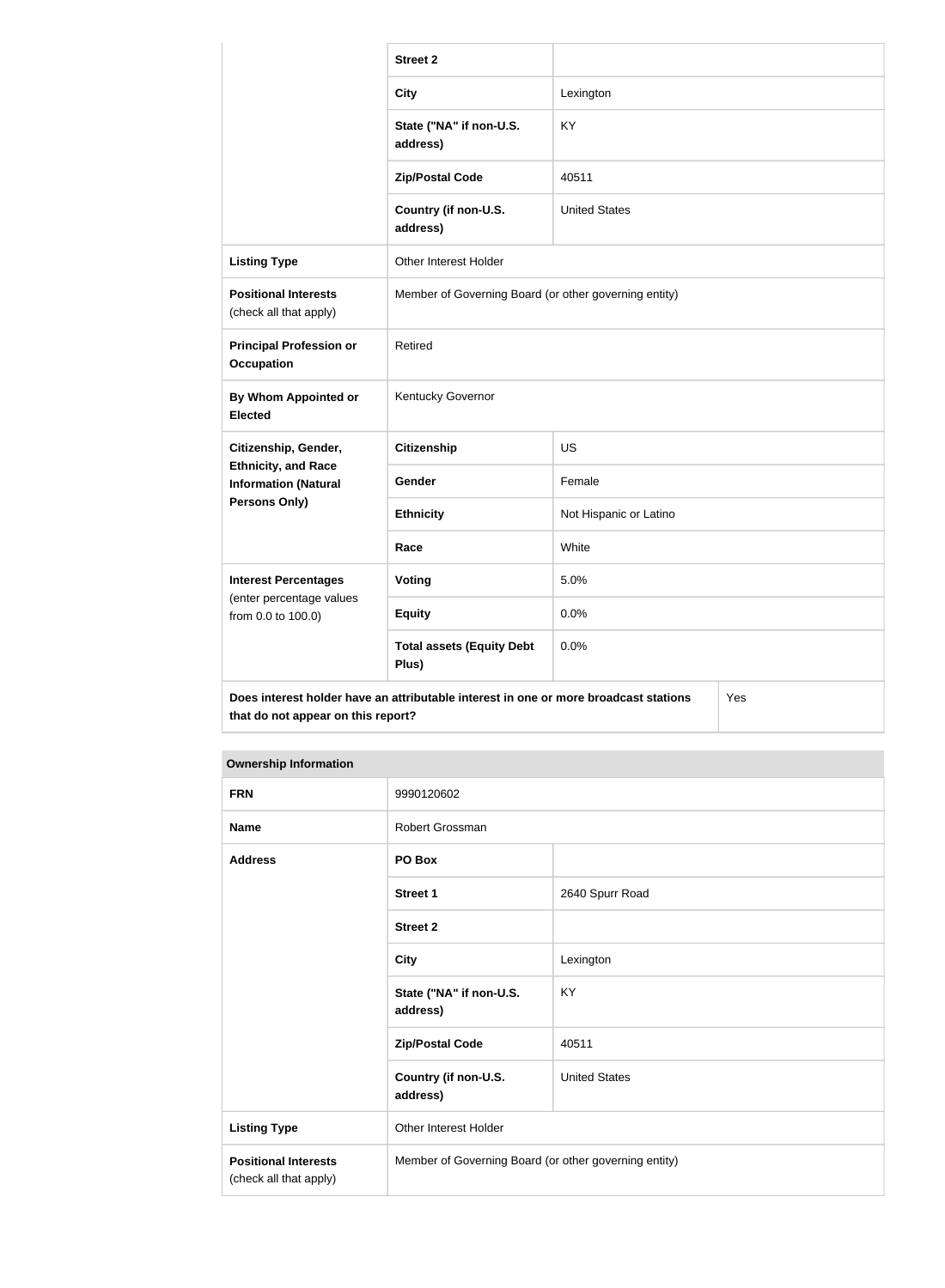| <b>Principal Profession or</b><br><b>Occupation</b>                                                       | Professor at University of Kentucky       |                        |
|-----------------------------------------------------------------------------------------------------------|-------------------------------------------|------------------------|
| By Whom Appointed or<br><b>Elected</b>                                                                    | Kentucky Governor                         |                        |
| Citizenship, Gender,<br><b>Ethnicity, and Race</b><br><b>Information (Natural</b><br><b>Persons Only)</b> | <b>Citizenship</b>                        | <b>US</b>              |
|                                                                                                           | Gender                                    | Male                   |
|                                                                                                           | <b>Ethnicity</b>                          | Not Hispanic or Latino |
|                                                                                                           | Race                                      | White                  |
| <b>Interest Percentages</b>                                                                               | Voting                                    | 5.0%                   |
| (enter percentage values<br>from 0.0 to 100.0)                                                            | <b>Equity</b>                             | 0.0%                   |
|                                                                                                           | <b>Total assets (Equity Debt</b><br>Plus) | 0.0%                   |
| Yes<br>Does interest holder have an attributable interest in one or more broadcast stations               |                                           |                        |

| <b>FRN</b>                                                                        | 9990120761                                            |                        |
|-----------------------------------------------------------------------------------|-------------------------------------------------------|------------------------|
| <b>Name</b>                                                                       | Robert D. Vance                                       |                        |
| <b>Address</b>                                                                    | PO Box                                                |                        |
|                                                                                   | <b>Street 1</b>                                       | 2640 Spurr Road        |
|                                                                                   | <b>Street 2</b>                                       |                        |
|                                                                                   | <b>City</b>                                           | Lexington              |
|                                                                                   | State ("NA" if non-U.S.<br>address)                   | KY                     |
|                                                                                   | <b>Zip/Postal Code</b>                                | 40511                  |
|                                                                                   | Country (if non-U.S.<br>address)                      | <b>United States</b>   |
| <b>Listing Type</b>                                                               | Other Interest Holder                                 |                        |
| <b>Positional Interests</b><br>(check all that apply)                             | Member of Governing Board (or other governing entity) |                        |
| <b>Principal Profession or</b><br><b>Occupation</b>                               | Retired banker                                        |                        |
| By Whom Appointed or<br><b>Elected</b>                                            | Kentucky Governor                                     |                        |
| Citizenship, Gender,                                                              | <b>Citizenship</b>                                    | <b>US</b>              |
| <b>Ethnicity, and Race</b><br><b>Information (Natural</b><br><b>Persons Only)</b> | Gender                                                | Male                   |
|                                                                                   | <b>Ethnicity</b>                                      | Not Hispanic or Latino |
|                                                                                   | Race                                                  | White                  |
| <b>Interest Percentages</b>                                                       | <b>Voting</b>                                         | 5.0%                   |
| (enter percentage values<br>from 0.0 to 100.0)                                    | <b>Equity</b>                                         | 0.0%                   |
|                                                                                   |                                                       |                        |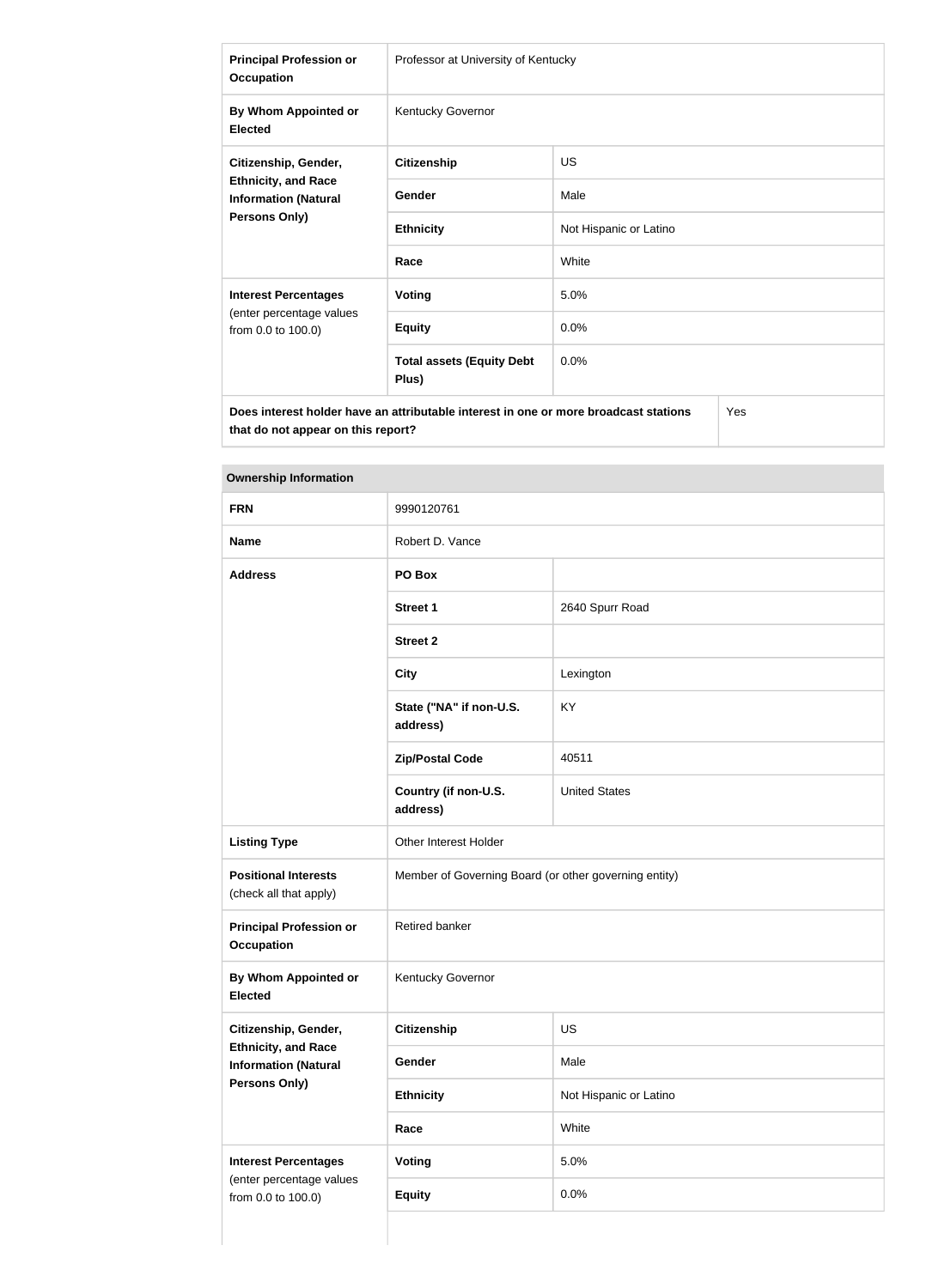|                                                                                      | <b>Total assets (Equity Debt</b><br>Plus) | $0.0\%$ |     |
|--------------------------------------------------------------------------------------|-------------------------------------------|---------|-----|
| Does interest holder have an attributable interest in one or more broadcast stations |                                           |         | Yes |

| <b>Ownership Information</b>                                                                                                      |                                                                |                        |  |
|-----------------------------------------------------------------------------------------------------------------------------------|----------------------------------------------------------------|------------------------|--|
| <b>FRN</b>                                                                                                                        | 9990120583                                                     |                        |  |
| <b>Name</b>                                                                                                                       | Kelly S. Holland                                               |                        |  |
| <b>Address</b>                                                                                                                    | PO Box                                                         |                        |  |
|                                                                                                                                   | <b>Street 1</b>                                                | 2640 Spurr Road        |  |
|                                                                                                                                   | <b>Street 2</b>                                                |                        |  |
|                                                                                                                                   | <b>City</b>                                                    | Lexingtom              |  |
|                                                                                                                                   | State ("NA" if non-U.S.<br>address)                            | KY                     |  |
|                                                                                                                                   | <b>Zip/Postal Code</b>                                         | 40511                  |  |
|                                                                                                                                   | Country (if non-U.S.<br>address)                               | <b>United States</b>   |  |
| <b>Listing Type</b>                                                                                                               | Other Interest Holder                                          |                        |  |
| <b>Positional Interests</b><br>(check all that apply)                                                                             | Officer, Member of Governing Board (or other governing entity) |                        |  |
| <b>Principal Profession or</b><br><b>Occupation</b>                                                                               | Sales                                                          |                        |  |
| By Whom Appointed or<br><b>Elected</b>                                                                                            | Kentucky Governor                                              |                        |  |
| Citizenship, Gender,                                                                                                              | <b>Citizenship</b>                                             | <b>US</b>              |  |
| <b>Ethnicity, and Race</b><br><b>Information (Natural</b>                                                                         | Gender                                                         | Female                 |  |
| Persons Only)                                                                                                                     | <b>Ethnicity</b>                                               | Not Hispanic or Latino |  |
|                                                                                                                                   | Race                                                           | White                  |  |
| <b>Interest Percentages</b>                                                                                                       | Voting                                                         | 5.0%                   |  |
| (enter percentage values<br>from 0.0 to 100.0)                                                                                    | <b>Equity</b>                                                  | 0.0%                   |  |
|                                                                                                                                   | <b>Total assets (Equity Debt</b><br>Plus)                      | 0.0%                   |  |
| Does interest holder have an attributable interest in one or more broadcast stations<br>Yes<br>that do not appear on this report? |                                                                |                        |  |

| <b>Ownership Information</b> |                   |                 |  |
|------------------------------|-------------------|-----------------|--|
| <b>FRN</b>                   | 9990120755        |                 |  |
| <b>Name</b>                  | Derrick K. Ramsey |                 |  |
| <b>Address</b>               | PO Box            |                 |  |
|                              | <b>Street 1</b>   | 2640 Spurr Road |  |
|                              | <b>Street 2</b>   |                 |  |
|                              |                   |                 |  |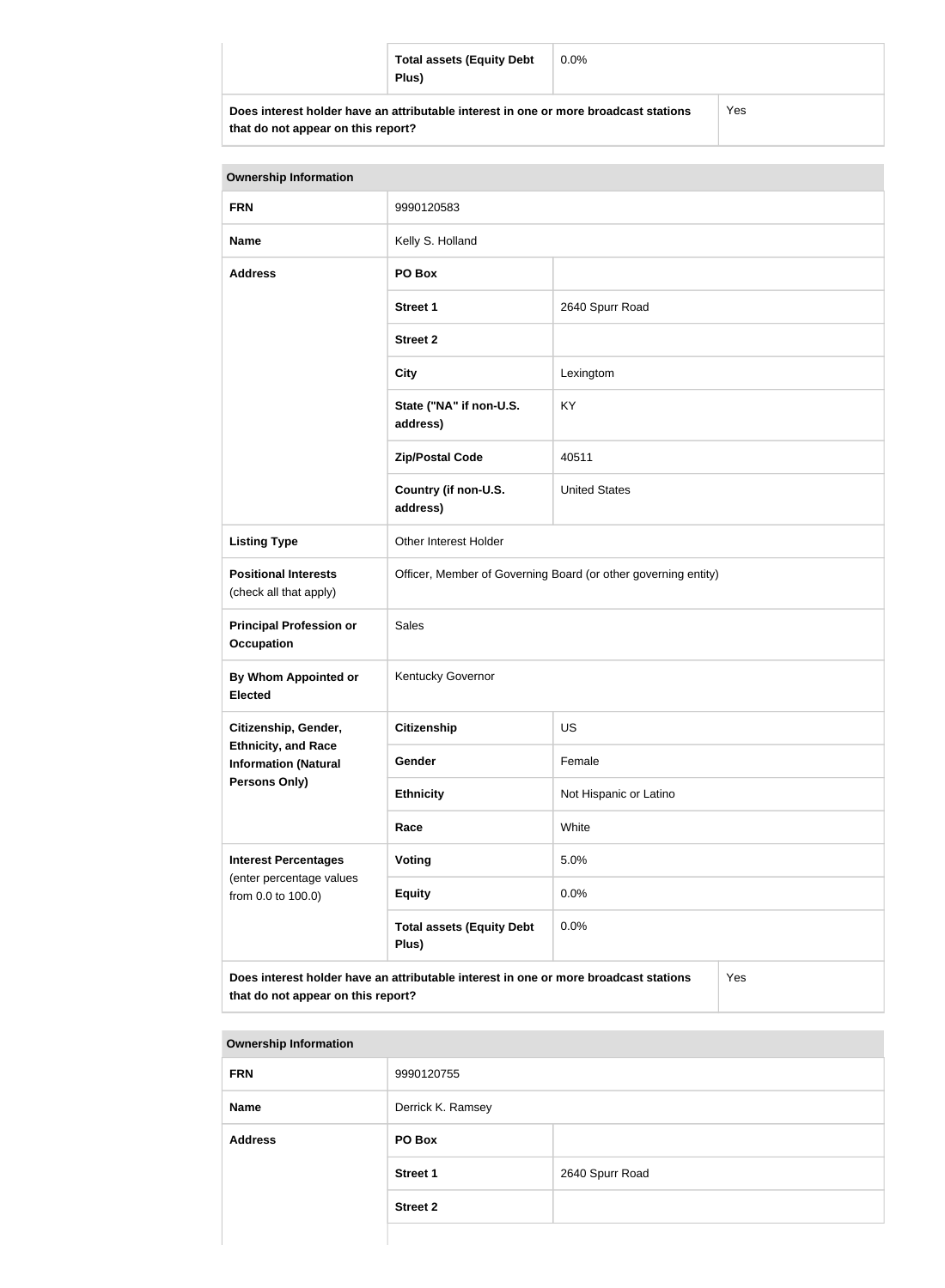|                                                                                                                                   | <b>City</b>                                           | Lexington                        |  |
|-----------------------------------------------------------------------------------------------------------------------------------|-------------------------------------------------------|----------------------------------|--|
|                                                                                                                                   | State ("NA" if non-U.S.<br>address)                   | <b>KY</b>                        |  |
|                                                                                                                                   | <b>Zip/Postal Code</b>                                | 40511                            |  |
|                                                                                                                                   | Country (if non-U.S.<br>address)                      | <b>United States</b>             |  |
| <b>Listing Type</b>                                                                                                               | Other Interest Holder                                 |                                  |  |
| <b>Positional Interests</b><br>(check all that apply)                                                                             | Member of Governing Board (or other governing entity) |                                  |  |
| <b>Principal Profession or</b><br><b>Occupation</b>                                                                               | State government official                             |                                  |  |
| <b>By Whom Appointed or</b><br><b>Elected</b>                                                                                     | Kentucky Governor                                     |                                  |  |
| Citizenship, Gender,<br><b>Ethnicity, and Race</b><br><b>Information (Natural</b>                                                 | <b>Citizenship</b>                                    | <b>US</b>                        |  |
|                                                                                                                                   | Gender                                                | Male                             |  |
| Persons Only)                                                                                                                     | <b>Ethnicity</b>                                      | Not Hispanic or Latino           |  |
|                                                                                                                                   | Race                                                  | <b>Black or African American</b> |  |
| <b>Interest Percentages</b><br>(enter percentage values                                                                           | Voting                                                | 5.0%                             |  |
| from 0.0 to 100.0)                                                                                                                | <b>Equity</b>                                         | 0.0%                             |  |
|                                                                                                                                   | <b>Total assets (Equity Debt</b><br>Plus)             | 0.0%                             |  |
| Does interest holder have an attributable interest in one or more broadcast stations<br>Yes<br>that do not appear on this report? |                                                       |                                  |  |

| <b>Ownership Information</b>                          |                                                       |                      |
|-------------------------------------------------------|-------------------------------------------------------|----------------------|
| <b>FRN</b>                                            | 9990120598                                            |                      |
| <b>Name</b>                                           | Campbell D. Grant                                     |                      |
| <b>Address</b>                                        | PO Box                                                |                      |
|                                                       | <b>Street 1</b>                                       | 2640 Spurr Road      |
|                                                       | <b>Street 2</b>                                       |                      |
|                                                       | <b>City</b>                                           | Lexington            |
|                                                       | State ("NA" if non-U.S.<br>address)                   | KY                   |
|                                                       | <b>Zip/Postal Code</b>                                | 40511                |
|                                                       | Country (if non-U.S.<br>address)                      | <b>United States</b> |
| <b>Listing Type</b>                                   | Other Interest Holder                                 |                      |
| <b>Positional Interests</b><br>(check all that apply) | Member of Governing Board (or other governing entity) |                      |
| <b>Principal Profession or</b><br><b>Occupation</b>   | Retired educator                                      |                      |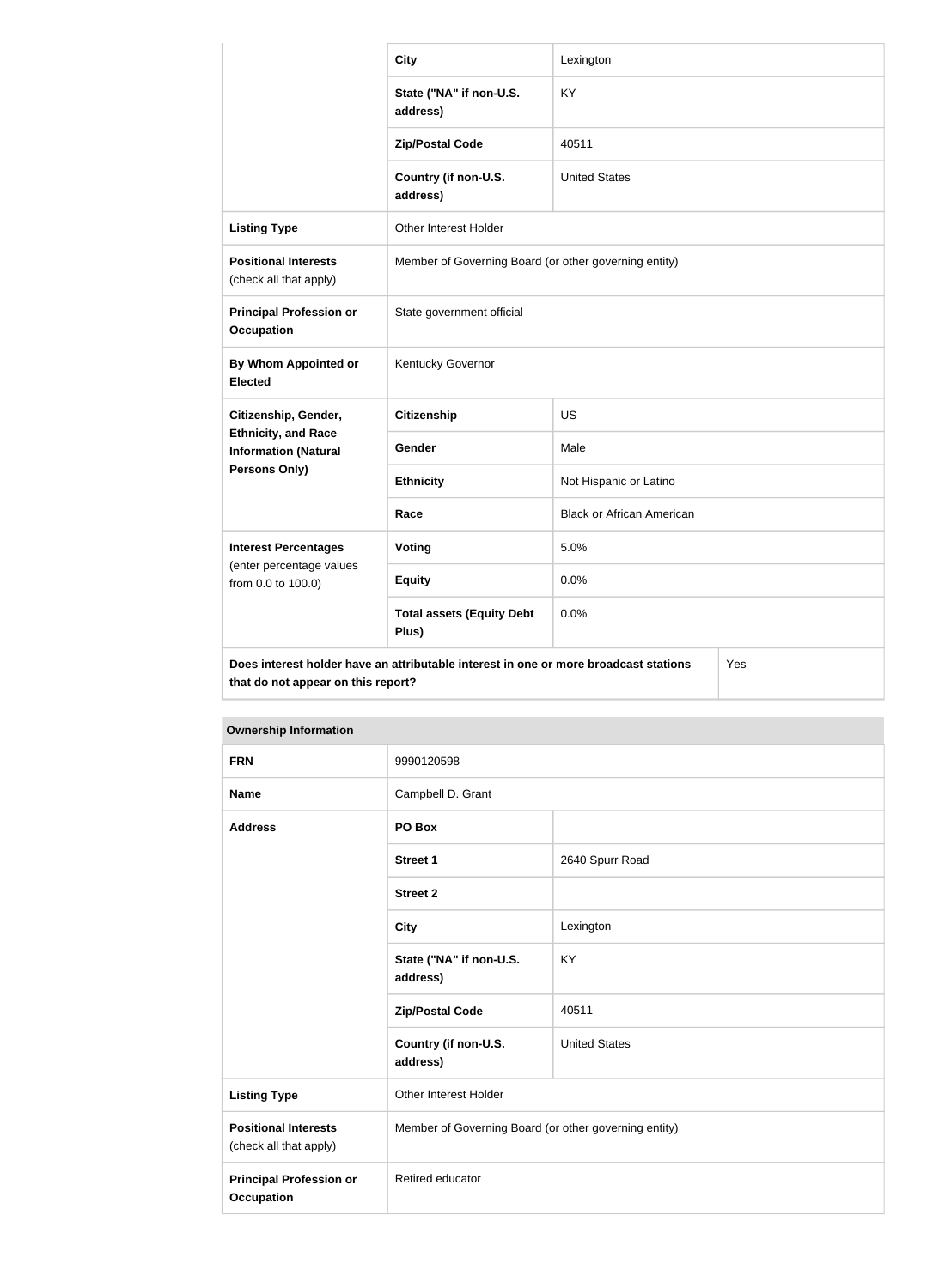| By Whom Appointed or<br><b>Elected</b>                                                                    | Kentucky Governor                         |                        |  |
|-----------------------------------------------------------------------------------------------------------|-------------------------------------------|------------------------|--|
| Citizenship, Gender,<br><b>Ethnicity, and Race</b><br><b>Information (Natural</b><br><b>Persons Only)</b> | <b>Citizenship</b>                        | <b>US</b>              |  |
|                                                                                                           | <b>Gender</b>                             | Female                 |  |
|                                                                                                           | <b>Ethnicity</b>                          | Not Hispanic or Latino |  |
|                                                                                                           | Race                                      | White                  |  |
| <b>Interest Percentages</b><br>(enter percentage values<br>from 0.0 to 100.0)                             | Voting                                    | 5.0%                   |  |
|                                                                                                           | <b>Equity</b>                             | 0.0%                   |  |
|                                                                                                           | <b>Total assets (Equity Debt</b><br>Plus) | $0.0\%$                |  |
| Does interest holder have an attributable interest in one or more broadcast stations<br>Yes               |                                           |                        |  |

| <b>Ownership Information</b>                                                  |                                                                   |                                |  |
|-------------------------------------------------------------------------------|-------------------------------------------------------------------|--------------------------------|--|
| <b>FRN</b>                                                                    | 9990120764                                                        |                                |  |
| <b>Name</b>                                                                   | <b>Thomas Harris</b>                                              |                                |  |
| <b>Address</b>                                                                | PO Box                                                            |                                |  |
|                                                                               | <b>Street 1</b>                                                   | <b>Administration Building</b> |  |
|                                                                               | <b>Street 2</b>                                                   | 410 Administration Drive       |  |
|                                                                               | <b>City</b>                                                       | Lexington                      |  |
|                                                                               | State ("NA" if non-U.S.<br>address)                               | KY                             |  |
|                                                                               | <b>Zip/Postal Code</b>                                            | 40506-0032                     |  |
|                                                                               | Country (if non-U.S.<br>address)                                  | <b>United States</b>           |  |
| <b>Listing Type</b>                                                           | Other Interest Holder                                             |                                |  |
| <b>Positional Interests</b><br>(check all that apply)                         | Officer                                                           |                                |  |
| <b>Principal Profession or</b><br><b>Occupation</b>                           | Vice-President for University Relations at University of Kentucky |                                |  |
| By Whom Appointed or<br><b>Elected</b>                                        | <b>University President</b>                                       |                                |  |
| Citizenship, Gender,                                                          | <b>Citizenship</b>                                                | <b>US</b>                      |  |
| <b>Ethnicity, and Race</b><br><b>Information (Natural</b><br>Persons Only)    | Gender                                                            | Male                           |  |
|                                                                               | <b>Ethnicity</b>                                                  | Not Hispanic or Latino         |  |
|                                                                               | Race                                                              | White                          |  |
| <b>Interest Percentages</b><br>(enter percentage values<br>from 0.0 to 100.0) | Voting                                                            | 0.0%                           |  |
|                                                                               | <b>Equity</b>                                                     | 0.0%                           |  |
|                                                                               | <b>Total assets (Equity Debt</b><br>Plus)                         | 0.0%                           |  |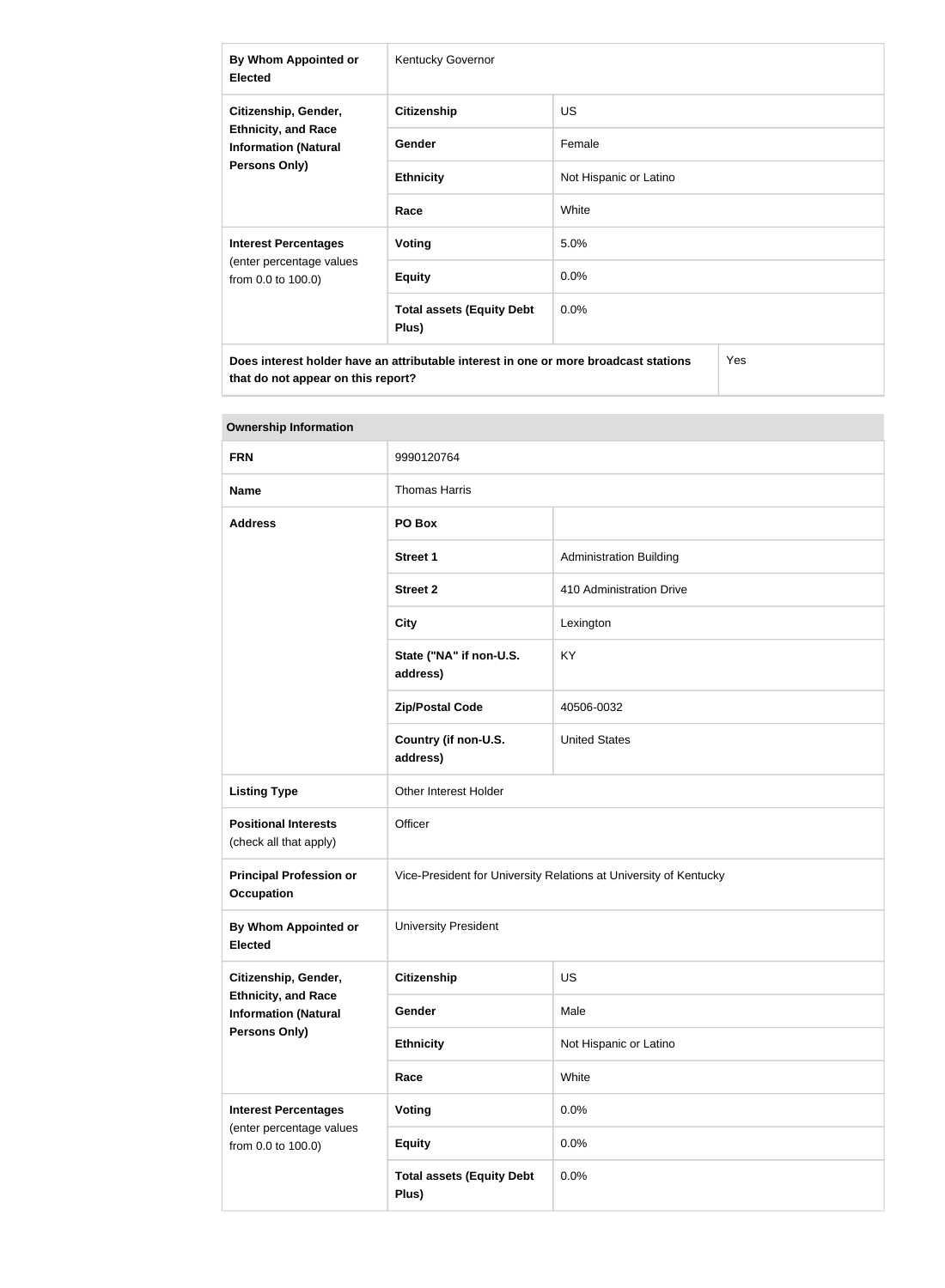**Does interest holder have an attributable interest in one or more broadcast stations that do not appear on this report?**

Yes

**Ownership Information FRN** 9990120595 **Name** Benjamin Childress **Address PO Box Street 1** 2640 Spurr Road **Street 2 City** Lexington **State ("NA" if non-U.S. address)** KY **Zip/Postal Code** 40511 **Country (if non-U.S. address)** United States **Listing Type Cina Communist Communist Property** Other Interest Holder **Positional Interests** (check all that apply) Member of Governing Board (or other governing entity) **Principal Profession or Occupation** Student at University of Kentucky **By Whom Appointed or Elected** Kentucky Governor **Citizenship, Gender, Ethnicity, and Race Information (Natural Persons Only) Citizenship** US Gender Male **Ethnicity** Not Hispanic or Latino **Race** White **Interest Percentages** (enter percentage values from 0.0 to 100.0) **Voting** 5.0% **Equity** 0.0% **Total assets (Equity Debt Plus)** 0.0% **Does interest holder have an attributable interest in one or more broadcast stations that do not appear on this report?** Yes

| <b>FRN</b>     | 9990120750      |                 |
|----------------|-----------------|-----------------|
| <b>Name</b>    | Elizabeth McCoy |                 |
| <b>Address</b> | PO Box          |                 |
|                | <b>Street 1</b> | 2640 Spurr Road |
|                | <b>Street 2</b> |                 |
|                | <b>City</b>     | Lexington       |
|                |                 |                 |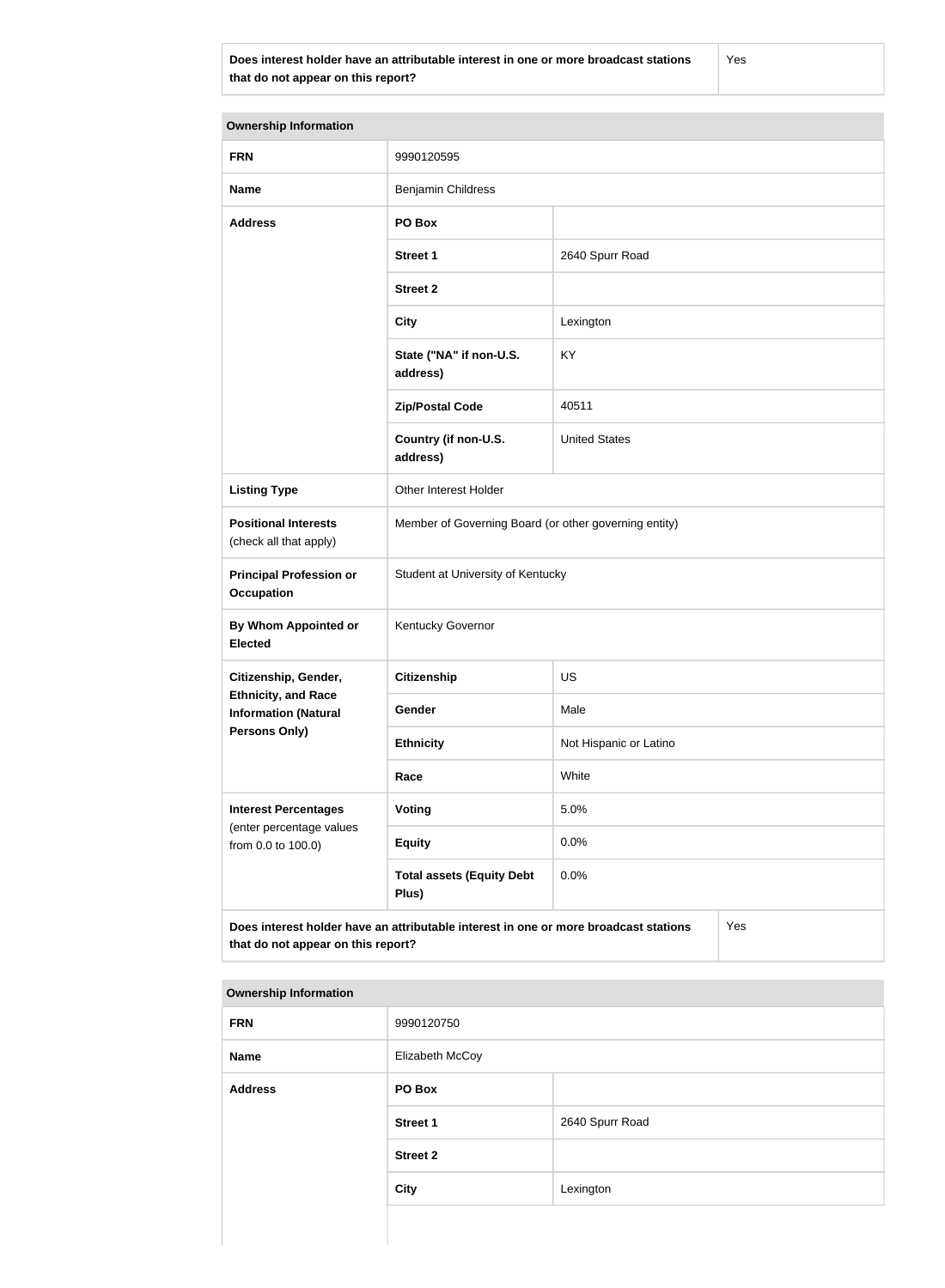|                                                                                                                                   | State ("NA" if non-U.S.<br>address)                   | <b>KY</b>              |  |
|-----------------------------------------------------------------------------------------------------------------------------------|-------------------------------------------------------|------------------------|--|
|                                                                                                                                   | <b>Zip/Postal Code</b>                                | 40511                  |  |
|                                                                                                                                   | Country (if non-U.S.<br>address)                      | <b>United States</b>   |  |
| <b>Listing Type</b>                                                                                                               | Other Interest Holder                                 |                        |  |
| <b>Positional Interests</b><br>(check all that apply)                                                                             | Member of Governing Board (or other governing entity) |                        |  |
| <b>Principal Profession or</b><br><b>Occupation</b>                                                                               | <b>Banker</b>                                         |                        |  |
| <b>By Whom Appointed or</b><br><b>Elected</b>                                                                                     | Kentucky Governor                                     |                        |  |
| Citizenship, Gender,                                                                                                              | <b>Citizenship</b>                                    | US                     |  |
| <b>Ethnicity, and Race</b><br><b>Information (Natural</b>                                                                         | <b>Gender</b>                                         | Female                 |  |
| Persons Only)                                                                                                                     | <b>Ethnicity</b>                                      | Not Hispanic or Latino |  |
|                                                                                                                                   | Race                                                  | White                  |  |
| <b>Interest Percentages</b>                                                                                                       | Voting                                                | 5.0%                   |  |
| (enter percentage values<br>from 0.0 to 100.0)                                                                                    | <b>Equity</b>                                         | 0.0%                   |  |
|                                                                                                                                   | <b>Total assets (Equity Debt</b><br>Plus)             | 0.0%                   |  |
| Does interest holder have an attributable interest in one or more broadcast stations<br>Yes<br>that do not appear on this report? |                                                       |                        |  |

| <b>Ownership Information</b>                          |                                                           |                      |
|-------------------------------------------------------|-----------------------------------------------------------|----------------------|
| <b>FRN</b>                                            | 9990120752                                                |                      |
| <b>Name</b>                                           | David Melanson                                            |                      |
| <b>Address</b>                                        | PO Box                                                    |                      |
|                                                       | <b>Street 1</b>                                           | 2640 Spurr Road      |
|                                                       | <b>Street 2</b>                                           |                      |
|                                                       | <b>City</b>                                               | Lexington            |
|                                                       | State ("NA" if non-U.S.<br>address)                       | KY                   |
|                                                       | <b>Zip/Postal Code</b>                                    | 40511                |
|                                                       | Country (if non-U.S.<br>address)                          | <b>United States</b> |
| <b>Listing Type</b>                                   | Other Interest Holder                                     |                      |
| <b>Positional Interests</b><br>(check all that apply) | Member of Governing Board (or other governing entity)     |                      |
| <b>Principal Profession or</b><br><b>Occupation</b>   | Higher education administration at University of Kentucky |                      |
| <b>By Whom Appointed or</b><br><b>Elected</b>         | Kentucky Governor                                         |                      |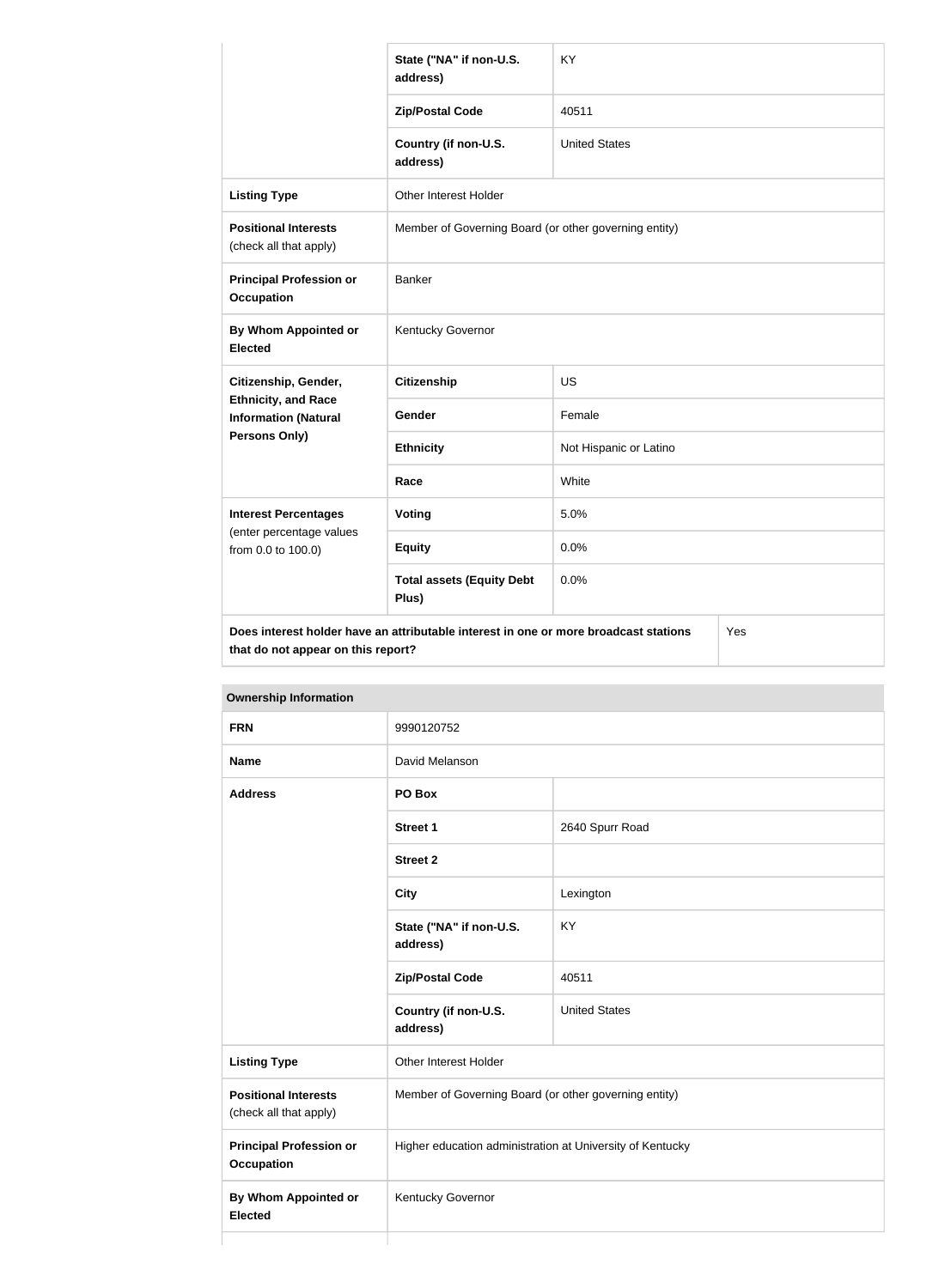| Citizenship, Gender,<br><b>Ethnicity, and Race</b><br><b>Information (Natural</b><br><b>Persons Only)</b> | <b>Citizenship</b>                        | <b>US</b>              |  |  |
|-----------------------------------------------------------------------------------------------------------|-------------------------------------------|------------------------|--|--|
|                                                                                                           | Gender                                    | Male                   |  |  |
|                                                                                                           | <b>Ethnicity</b>                          | Not Hispanic or Latino |  |  |
|                                                                                                           | Race                                      | White                  |  |  |
| <b>Interest Percentages</b><br>(enter percentage values<br>from 0.0 to 100.0)                             | Voting                                    | 5.0%                   |  |  |
|                                                                                                           | <b>Equity</b>                             | $0.0\%$                |  |  |
|                                                                                                           | <b>Total assets (Equity Debt</b><br>Plus) | $0.0\%$                |  |  |
| Does interest holder have an attributable interest in one or more broadcast stations                      |                                           | <b>Yes</b>             |  |  |

| <b>FRN</b>                                                                                                                        | 9990120759                                            |                        |  |
|-----------------------------------------------------------------------------------------------------------------------------------|-------------------------------------------------------|------------------------|--|
| <b>Name</b>                                                                                                                       | Sandra R. Shuffett                                    |                        |  |
| <b>Address</b>                                                                                                                    | PO Box                                                |                        |  |
|                                                                                                                                   | <b>Street 1</b>                                       | 2640 Spurr Road        |  |
|                                                                                                                                   | <b>Street 2</b>                                       |                        |  |
|                                                                                                                                   | <b>City</b>                                           | Lexington              |  |
|                                                                                                                                   | State ("NA" if non-U.S.<br>address)                   | KY.                    |  |
|                                                                                                                                   | <b>Zip/Postal Code</b>                                | 40511                  |  |
|                                                                                                                                   | Country (if non-U.S.<br>address)                      | <b>United States</b>   |  |
| <b>Listing Type</b>                                                                                                               | Other Interest Holder                                 |                        |  |
| <b>Positional Interests</b><br>(check all that apply)                                                                             | Member of Governing Board (or other governing entity) |                        |  |
| <b>Principal Profession or</b><br><b>Occupation</b>                                                                               | Physician                                             |                        |  |
| By Whom Appointed or<br><b>Elected</b>                                                                                            | Kentucky Governor                                     |                        |  |
| Citizenship, Gender,                                                                                                              | <b>Citizenship</b>                                    | <b>US</b>              |  |
| <b>Ethnicity, and Race</b><br><b>Information (Natural</b>                                                                         | Gender                                                | Female                 |  |
| <b>Persons Only)</b>                                                                                                              | <b>Ethnicity</b>                                      | Not Hispanic or Latino |  |
|                                                                                                                                   | Race                                                  | White                  |  |
| <b>Interest Percentages</b><br>(enter percentage values                                                                           | <b>Voting</b>                                         | 5.0%                   |  |
| from 0.0 to 100.0)                                                                                                                | <b>Equity</b>                                         | 0.0%                   |  |
|                                                                                                                                   | <b>Total assets (Equity Debt</b><br>Plus)             | 0.0%                   |  |
| Does interest holder have an attributable interest in one or more broadcast stations<br>Yes<br>that do not appear on this report? |                                                       |                        |  |